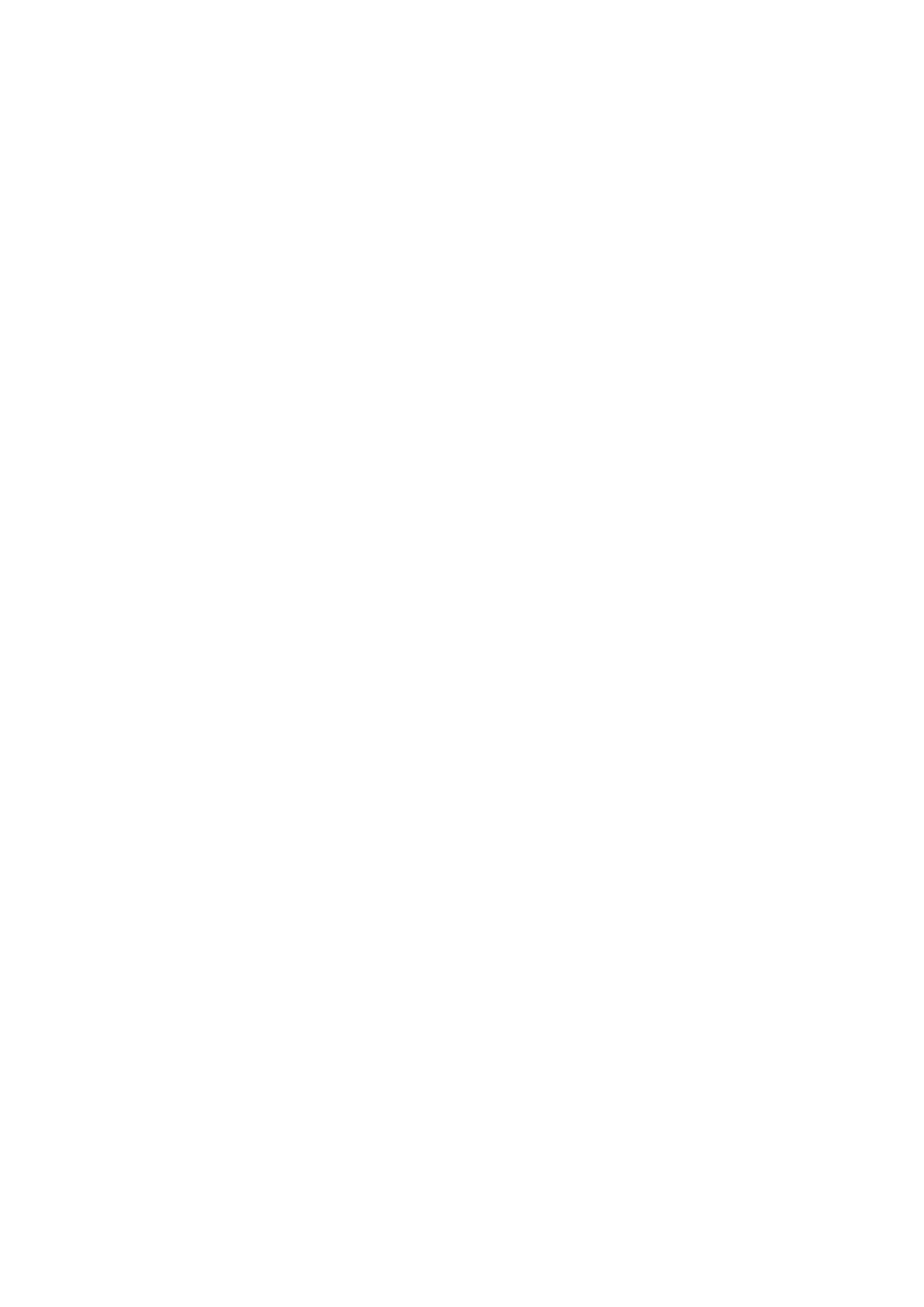# **EUROPEAN UNIVERSITY INSTITUTE MAX WEBER PROGRAMME**

*Why do People Choose to be Silent? Simulating Electoral Behaviour*

ESZTER BARTHA and JOANNA WOLSZCZAK-DERLACZ

EUI Working Paper MWP No. 2008/26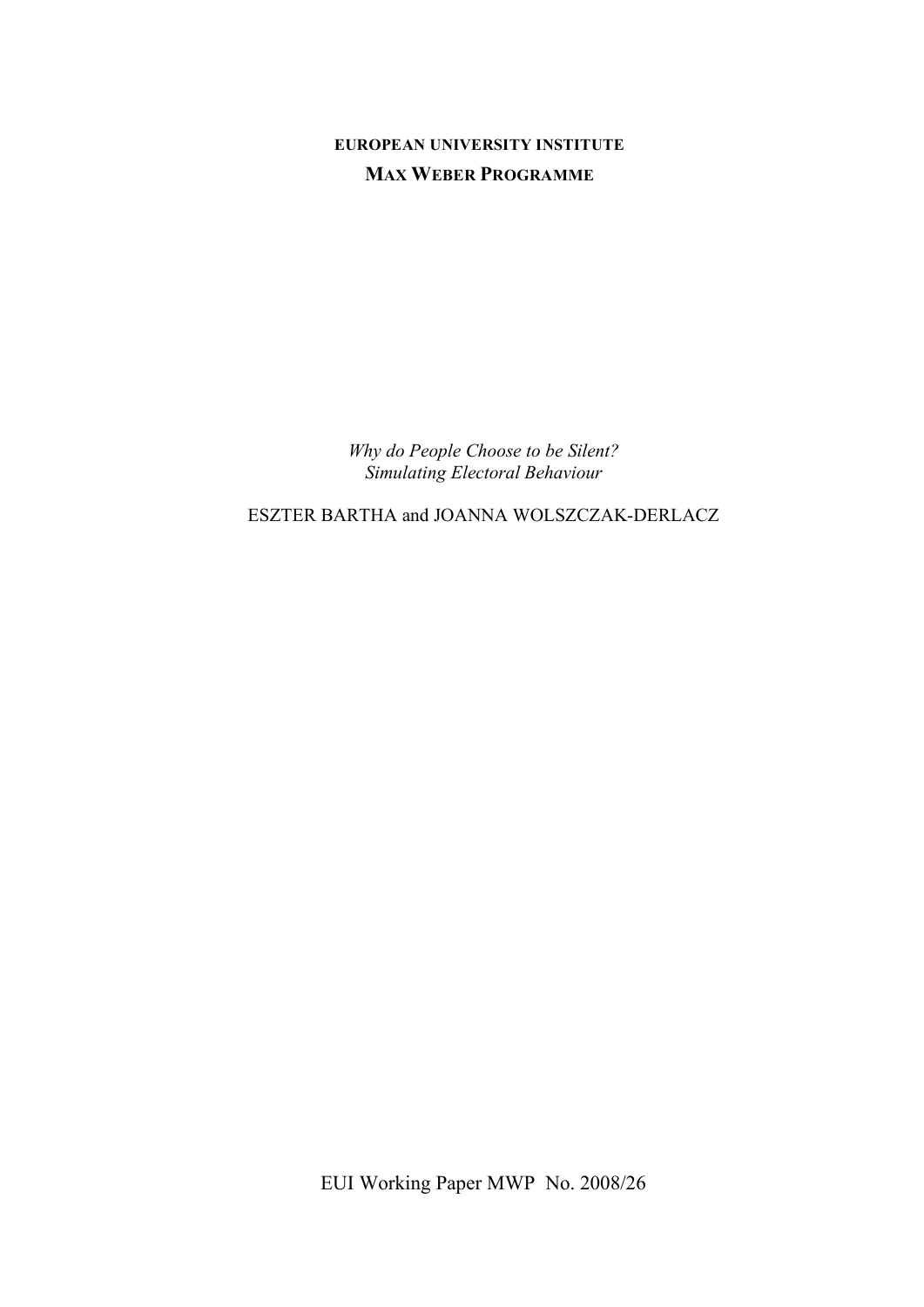This text may be downloaded for personal research purposes only. Any additional reproduction for other purposes, whether in hard copy or electronically, requires the consent of the author(s), editor(s). If cited or quoted, reference should be made to the full name of the author(s), editor(s), the title, the working paper or other series, the year, and the publisher.

The author(s)/editor(s) should inform the Max Weber Programme of the EUI if the paper is to be published elsewhere, and should also assume responsibility for any consequent obligation(s).

ISSN 1830-7728

© 2008 Eszter Bartha and Joanna Wolszczak-Derlacz

Printed in Italy European University Institute Badia Fiesolana I – 50014 San Domenico di Fiesole (FI) Italy

http://www.eui.eu/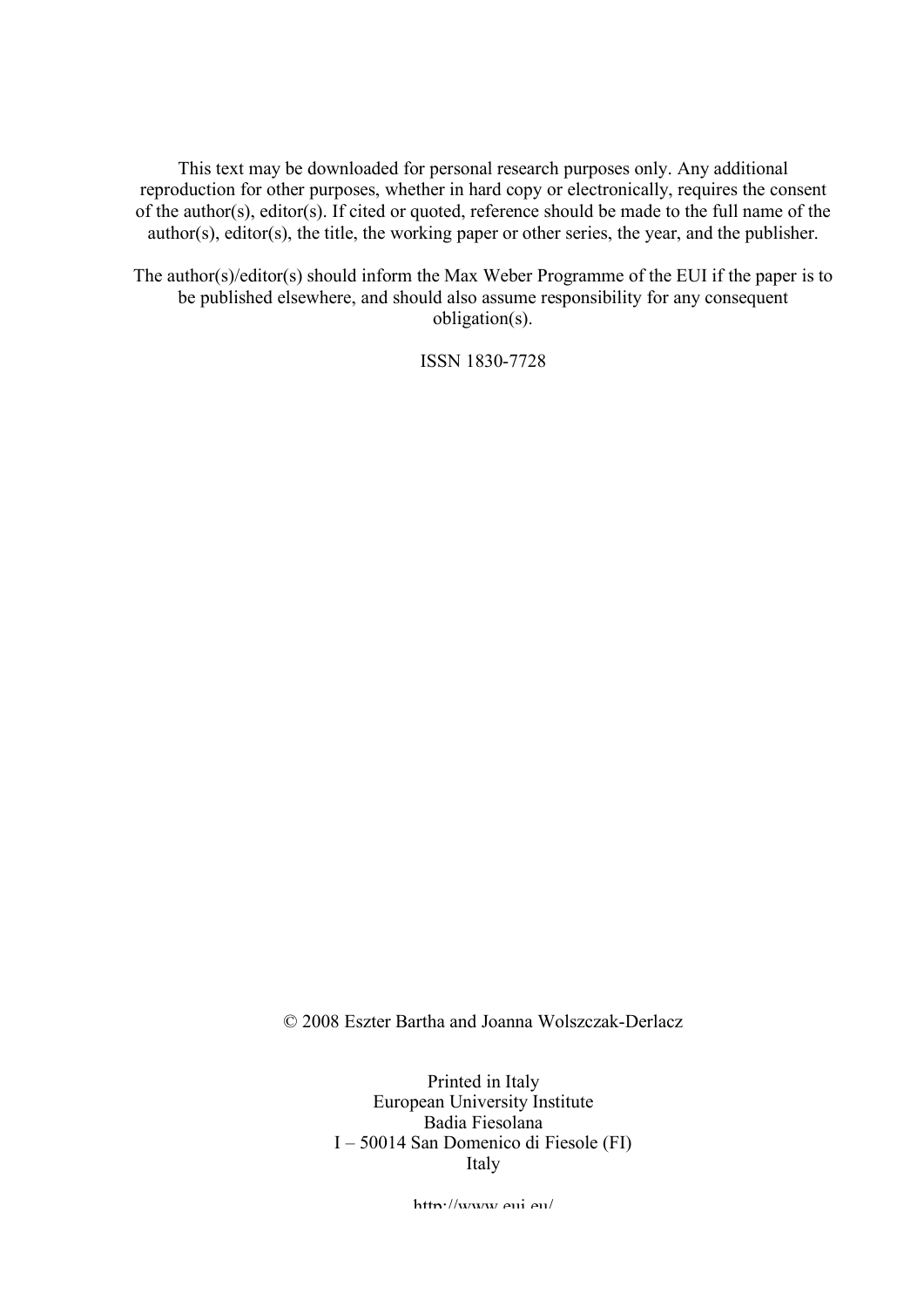# **Abstract**

This paper investigates opinion contagion in collective behaviour, using an extension of Granovetter's (1978) and Krassa's (1988) threshold models. The theoretical background is the spiral of silence concept developed by Noelle-Neumann (1974), arguing that people only assert their opinions if they perceive a minimal support from a relevant proportion of others. We apply the model to explain the wrong electoral forecasts of the Polish parliamentary and presidential elections in 2005. It is shown that the minority opinions were more widely-held than was declared in opinion polls as a consequence of different distributions of the threshold values of opinion assertion.

## **Keywords**

Spiral of silence, threshold model, electoral forecasts, opinion assertion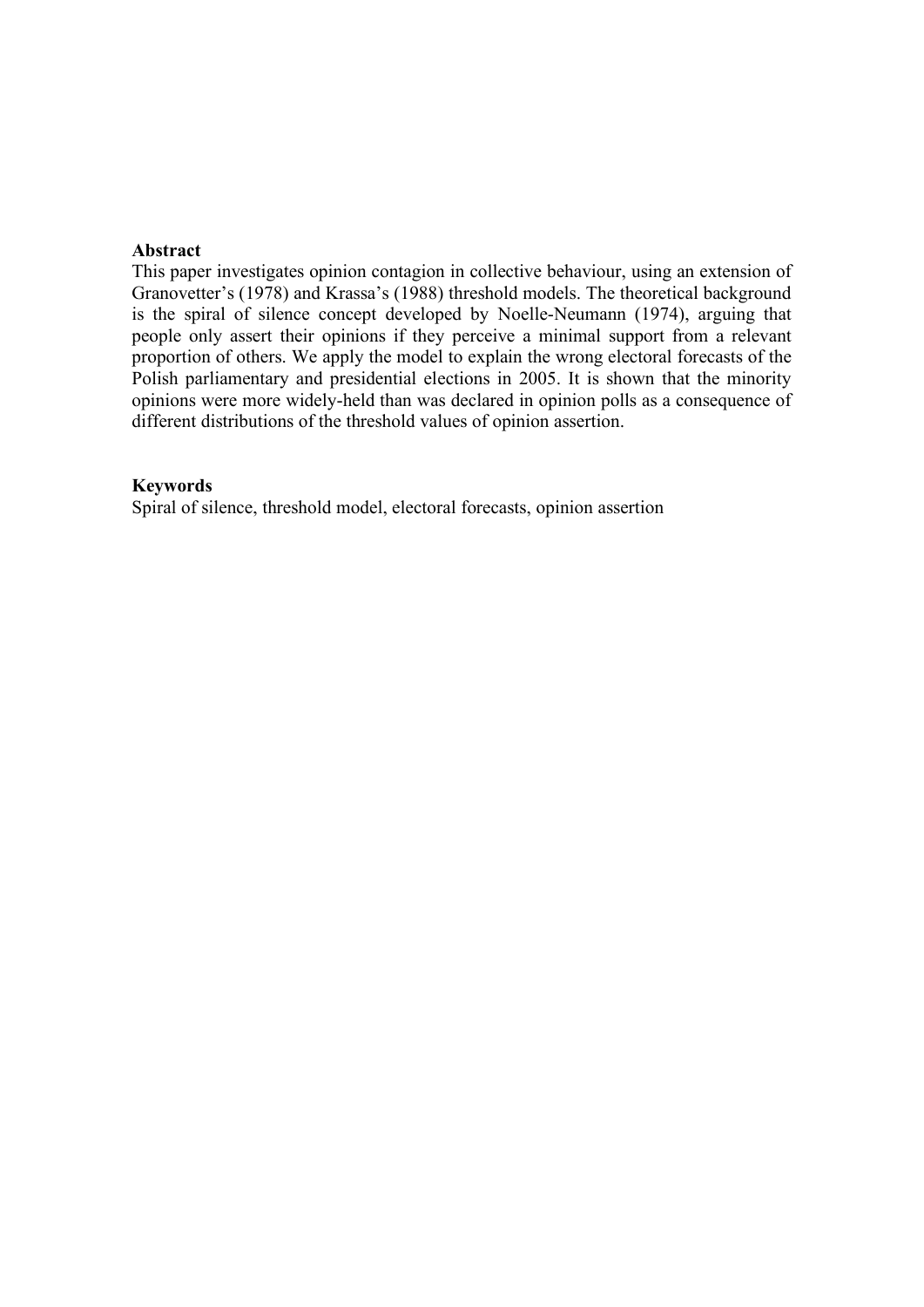Eszter Bartha

European University Institute, Florence and Eötvös Loránd University of Budapest and Joanna Wolszczak-Derlacz

European University Institute, Florence and Gdańsk University of Technology, Poland

# **1. Introduction**

 $\overline{a}$ 

Park (1930) introduces the term collective behaviour as "the behavior of individuals under the influence of an impulse that is common and collective, an impulse, in other words, that is the result of social interaction." Elementary forms of collective behaviour are crowd behaviour or social movements, but also voting, innovation diffusion and market behaviour fall into this category. Because of its spontaneous or/and dramatic nature, it is very difficult to predict the level of participation in collective actions.

Public opinion polls have become one of the most important and widely used means of scanning the public mood, as well as its sudden and apparently inexplicable changes on the eve of national elections. There are many "irrational" elements of public behaviour, which account for why electoral prognoses, however objective and impartial, often prove to be grossly mistaken. In her pioneering book, *Die Schweigespirale: Öffentliche Meinung – unsere*  soziale Haut (1980)<sup>1</sup> Elisabeth Noelle-Neumann offered a scientific explanation for the formation of public opinion. Her spiral of silence theory has had a great impact on public opinion research, as is shown not only by the numerous theoretical studies which have been published so far but also by attempts to translate the theory into operational models.<sup>2</sup>

The present paper introduces a simulation developed by Granovetter (1978) and Krassa (1988) to model opinion contagion in collective behaviour, which is a key issue in the spiral of silence theory. The paper is organised in the following way. First, we introduce the basic assumption of the spiral of silence theory. The second part presents the threshold model of collective behaviour. Next we conduct a simulation of the model with different parameters. In section 5 we apply the model to the Polish parliamentary and presidential elections in 2005. Both of them finished with a surprise victory for the Law and Justice Party and, in the case of the presidential elections, Lech Kaczynski. To the very last day before the vote the forecasts indicated a preference of the voters for the opponents, the Civic Platform and its chairman Donald Tusk for president.

We seek to show that the spiral of silence theory can offer an explanation for the wrong forecast.<sup>3</sup> We show that it is possible for a public opinion poll to measure a minority

<sup>&</sup>lt;sup>1</sup> In English see: Elisabeth Noelle-Neumann, The Spiral of Silence: Public Opinion – Our Social Skin (Chicago and London: The University of Chicago Press, 1984). For an early version of the theory see: Elisabeth Noelle-Neumann, "The spiral of silence: A theory of public opinion". *Journal of Communication* (1974), 24, 43-51.

 $2^2$  For an overview of the literature see: Dietram A. Scheufele and Patricia Moy, "Twenty-five years of the spiral of silence: A conceptual review and empirical outlook". *International Journal of Public Opinion Research*  (2000), Vol. 12, No. 1., 3-28. For a discussion of recent debates on the spiral of silence theory see also: Dietram A. Scheufele, "Deliberation or dispute? An explanatory study examining dimensions of public opinion research". *International Journal of Public Opinion Research* (1999), Vol. 11, No. 1., 25-58.

 $3$  This is of course not by far the only example. The Hungarian parliamentary elections of 2002 likewise finished with the surprise victory of the Socialist Party, although the electoral forecast indicated a victory for FIDESZ (Young Democrats). There are of course many alternative explanations offered for wrong electoral forecasts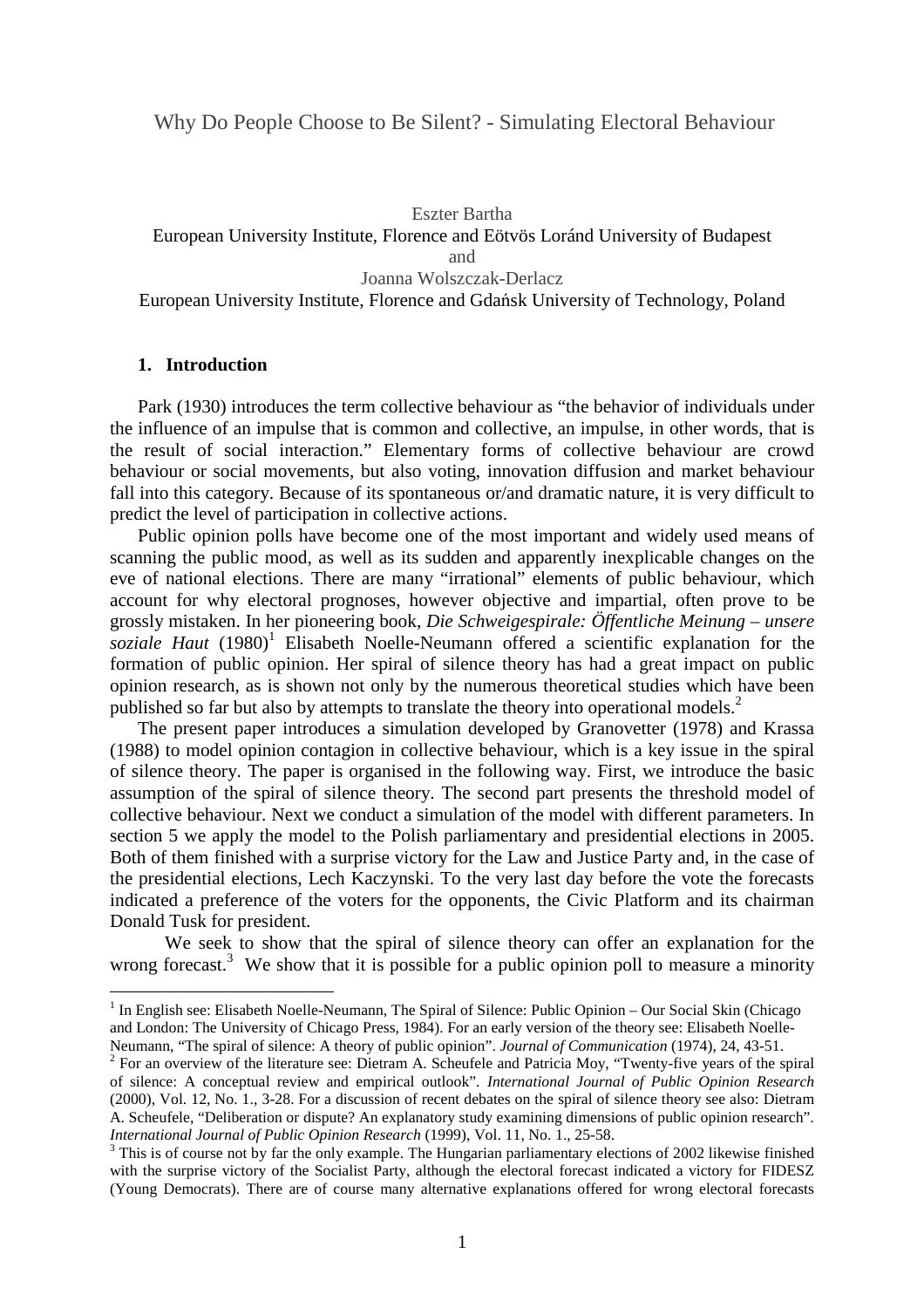opinion as being higher than it is in the real distribution of opinions because of the different distributions of the thresholds of opinion assertion. The spiral of silence theory, on which the applied simulation model is based, starts from the assumption that people *have* their opinions about their political choices but they don't assert them if they don't perceive minimal social support. The campaign is therefore important to mobilize or, on the contrary, silence people who already belong to a given camp. Given the political context of the Polish parliamentary elections which we describe in the paper, we believe that the spiral of silence theory offers a valid explanation for the electoral behaviour observed: namely that people hid their true political opinions from the polls.

We stress, however, that the explanation is valid under certain premises, which are set by the applied model. Bearing in mind these limitations, the last part of the paper discusses the problems of the practical applicability of the model as well as giving a critical evaluation of the theory.

#### **2. The spiral of silence**

<u>.</u>

In a more recent work, Noelle-Neumann differentiates between two concepts of public opinion: (1) public opinion as rationality, which makes it "instrumental… in the process of opinion formation and decision-making in a democracy"; and (2) public opinion as social control, where "its role is to promote social integration and to ensure that there is a sufficient level of consensus on which actions and decisions may be based".<sup>4</sup> Noelle-Neumann bases her theory on this second concept of public opinion, and she argues that consensus is motivated by individuals' fear of social isolation.

At this point we limit ourselves to an outline of the assumptions of the spiral of silence theory which are relevant to Krassa's model. According to the analysis of Róbert Angelusz, the spiral of silence is based on the following three assumptions: "1) The majority of people have a quasi statistical perception of the formation of public opinion. 2) Perception of public opinion influences opinion assertion and through this, communication processes. The camp that feels the support of the majority will be more courageous, self-confident and therefore more assertive and visible. The other camp, where the people think that they are in a minority, will, on the contrary, feel insecure and withdraw. Some of them will sooner or later be effectively silenced. 3) This change in communication behaviour will modify the conditions of perception. The withdrawing camp will seem to be smaller, while the more confident camp will appear to be greater than its actual size. This wrong optics of the perception of public opinion will further increase the differences in opinion assertion between the members of the two camps and the wrong perception of the expected formation of public opinion: on the one side we can observe the spiral of silence, on the other side the increasing spiral of opinion assertion."<sup>5</sup> Thus, the theory assumes that people do not express their opinion if they do not perceive minimal support from the relevant population groups. This is what Noelle-Neumann calls the spiral of silence: it can happen that the people who hold an opinion *A* in fact constitute the majority, but in the case of unfavourable communication conditions appear to be the smaller camp. Naturally, a "loud" camp is capable of changing the individual's

such as the impact of the campaign or the remarkably good (or alternatively bad) performance of the leaders of the rival parties. For such an analysis see: Simon Dyson, "Polls apart? The 1990 Nicaraguan and 1992 British General Elections". *Political Quarterly*, Vol., 65, Issue 4, October 1994, 425-431.

<sup>4</sup> Elisabeth Noelle-Neumann, "Public opinion and rationality". In: Glasser, T. L. and Salmon, C. T. (eds.), *Public Opinion and the Communication of Consent* (New York: Guilford, 1995), 34.

<sup>5</sup> Angelusz Róbert, "Rejtélyes véleményáramlatok: Reflexiók a "hallgatás spirálja"elméletéhez." In: id. A *láthatóság görbe tükrei: Társadalomoptikai tanulmányok.* (Budapest: Új Mandátum, 2000), 135-136.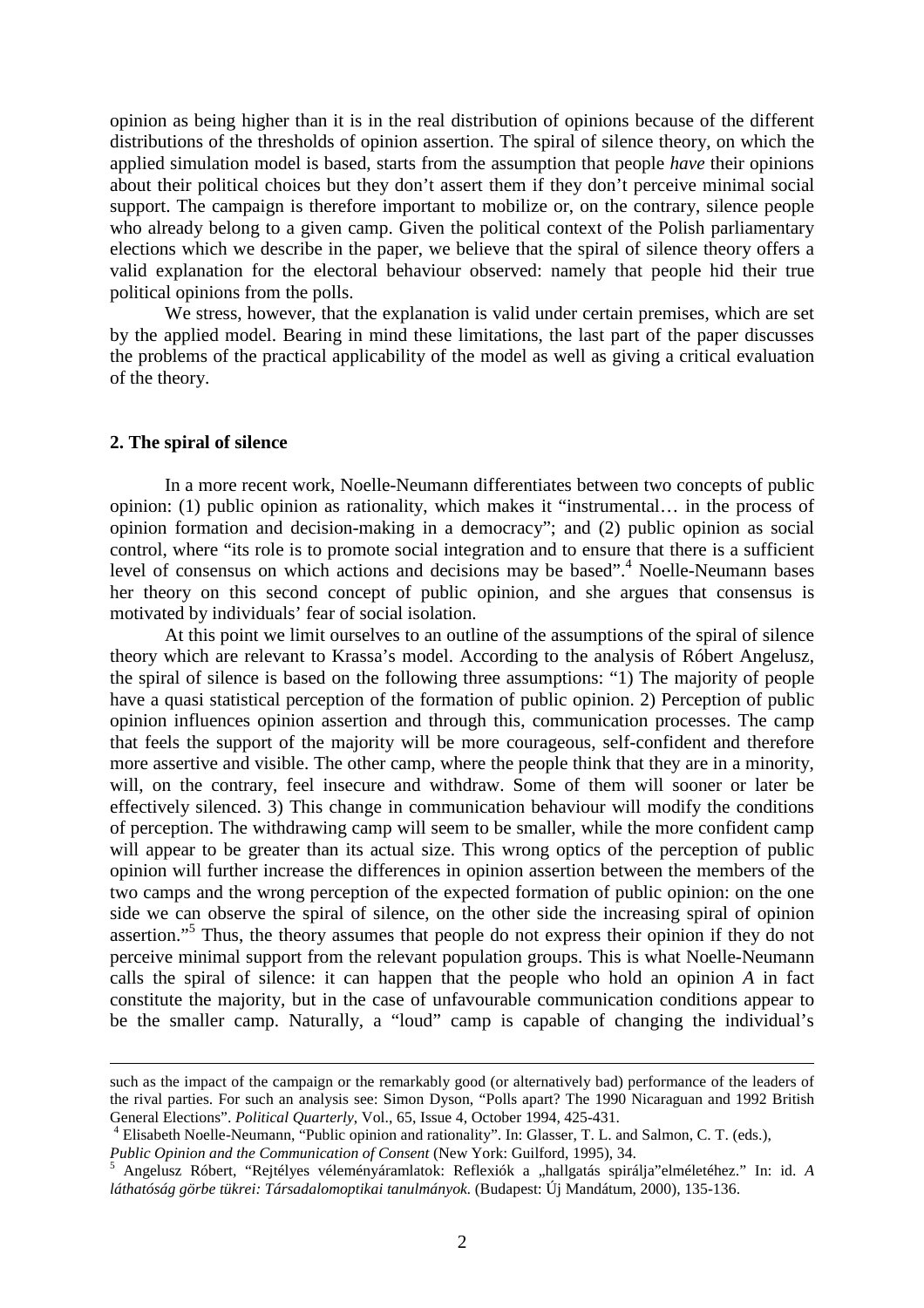perception of public opinion, and thereby they can appear to be bigger than their actual size in a given country or community. The "louder" camp can thus set into motion the spiral of silence, and therefore the camp of the actual majority can *appear* to be in the minority in the eye of the public.

We cannot include here all the many criticisms of the spiral of silence theory.<sup>6</sup> We only single out two points which are relevant to our later discussion of the use of the threshold model. One is the problem of dual opinion climates, which Noelle-Neumann recognizes but mainly attributes to the influence of the mass media. The question is how people actually perceive public opinion. It can happen that in the individual's network supporters of opinion *A* constitute the majority, while nationally there is a majority of the supporters of opinion *B*. People in this network can be still convinced that the majority supports opinion *A*, and therefore they can be louder in the local community. Angelusz (2000) distinguishes four types of perception: 1. realistic perception (both camps see their right size); 2. the case of parallel underestimation (both camps perceive themselves to be in the minority); 3. mirror perception (both camps perceive themselves to be in the majority); 4. inverse perception (the majority camp perceives itself to be the minority, while the minority camp perceives itself to be the majority). Both the third and the fourth cases can be explained by the different social networks in which individuals are embedded. It can therefore be very useful to integrate social networks into the model.<sup>7</sup> Furthermore, there is actually a big difference among the threshold values of individuals, which are dependent on many variables such as age, gender, education, occupation, etc.<sup>8</sup> In a recent work, Scheufele and Moy (2000) argue that culture can also be an important variable, determining the degree to which individuals are susceptible to perceptions of opinion climates. They argue that in individualistic cultures consistency between private self-image and public self-image is highly valued, whereas in collectivistic cultures individual opinions are more dependent on the social environment. One has to say, however, that many historical examples can be quoted to challenge this dichotomy. (Germany, for instance, belongs to the individualistic cultures, but still public and private opinions differed markedly in the GDR and many other Eastern European socialist countries). They suggest that the phenomenon that Noelle-Neumann calls hardcores or avant-gardes should be taken into account in future empirical research.

#### **3. Threshold models of collective behaviour**

 $\overline{a}$ 

Threshold models of collective behaviour are based on the assumption that individual behaviour depends on the number of individuals who already show this behaviour. Granovetter's (1978) threshold model was a pioneering attempt to formalise this kind of behaviour using the example of riots<sup>9</sup>. The model assumes that individuals are willing to act rationally in order to maximize their utility. "The threshold is simply that point where the perceived benefits to an individual of doing the thing in question (here, joining the riot) exceed the perceived costs." (Granovetter 1978). Each individual has a threshold such that he or she will act only if a given number of others – defined by a threshold – have already acted. For example, a riot threshold is the percentage of people who join the riot before one would

<sup>&</sup>lt;sup>6</sup> For an overview see Scheufele and Moy, op. cit., 2000. For a theoretical criticism of the spiral of silence see Angelusz, op. cit., 2000.

<sup>&</sup>lt;sup>7</sup> For a discussion see: Eszter Bartha, "A látható közvélemény és a hálózatok: Adalékok a 'hallgatás spirálja' elméletéhez". *Jel-Kép*, 2007/4.

<sup>8</sup> See, for instance: Dietram A. Scheufele and William P. Eveland Jr. "Perceptions of 'public opinion' and 'public' opinion expression". *International Journal of Public Opinion Research* (2001), Vol. 13, No. 1., 25-44. 9

For a recent discussion of Granovetter's model see: Yen-Sheng Chiang, "Birds of moderately different feathers: Bandwagon dynamics and the threshold heterogeneity of network neighbors". *Journal of Mathematical Sociology* (2007), Vol. 31, 47-69.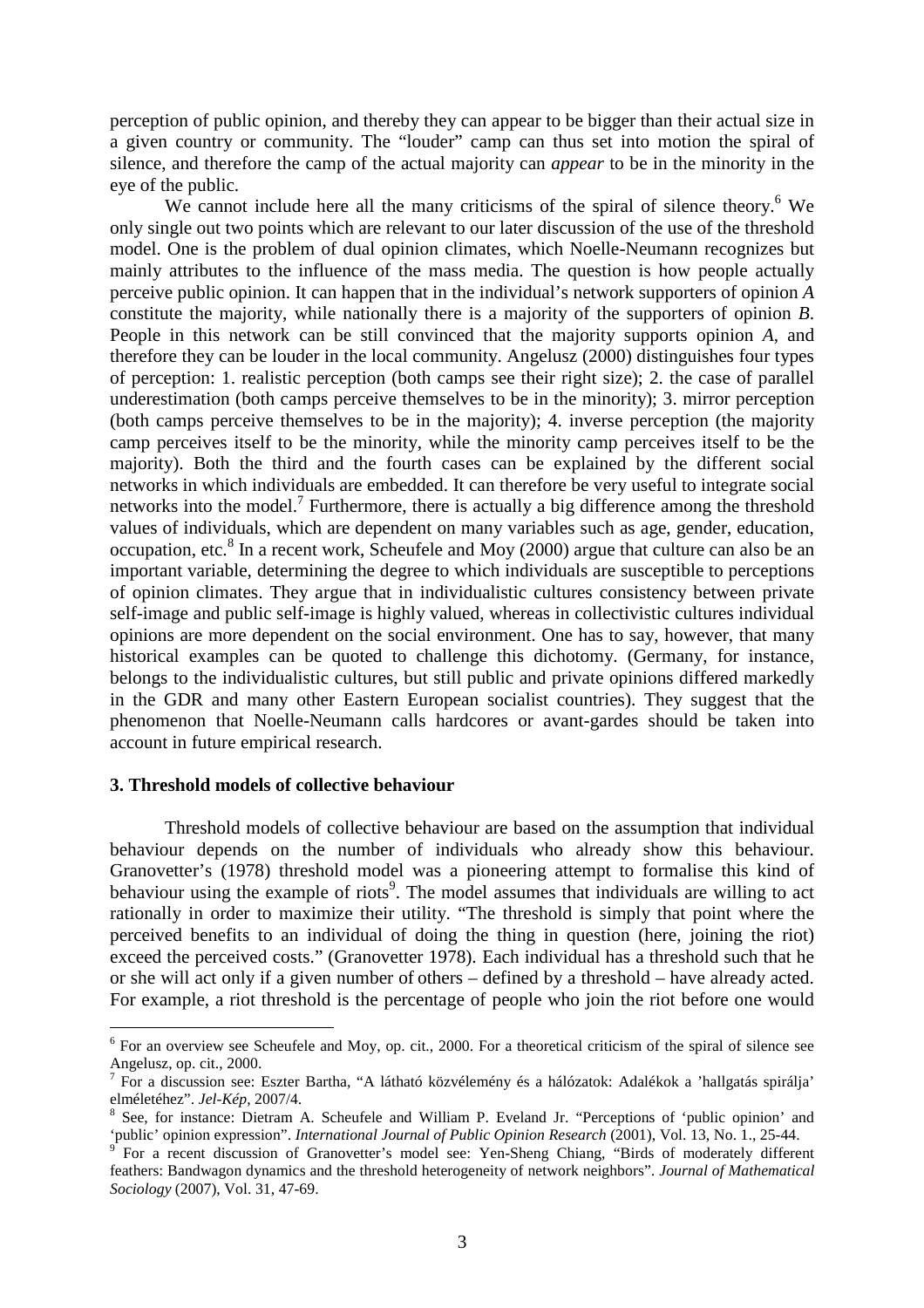also decide to join. A person with 0% threshold would be a leader of a riot: he or she does not need to see other people join before. On the other hand, someone with a high threshold (i.e. 90%) is very unlikely to join the riot. The final number of people who decide to make either of two decisions (here to join the riot or not) depends on the distribution of thresholds in a population. Let's consider 10 people: one with threshold 0, one with 1, one with 2 and so on up to the last with threshold 9. The action is started by an individual with threshold 0, he activates the second with threshold 1 and the final outcome is that all 10 people are activated. But if among these 10 people the distribution of thresholds is different i.e. instead of one with threshold 1, two individuals with threshold 2, the action will cease after the first individual with threshold 0.

An analogous case is the contagion of the public assertion of the opinions. The level of public support from the population that the individual needs for the public assertion of his or her opinion is precisely the threshold value that Granovetter uses in the analysis of riots. The level of opinion assertion thus largely depends on the distribution of the thresholds in a given population.<sup>10</sup> According to Noelle-Neumann, because of the fear of social exclusion people assert their opinion loudly only if they see a minimal level of support from others. Granovetter (1978) and Krassa (1988) acknowledge that people do not perceive public opinion in a "uniform" way. Some attribute greater significance to certain social groups than others and certain groups can even have a contradictory, negative effect: it can happen that some people choose to be silent precisely because certain social groups assert an opinion *X*.

Krassa (1988) attempts to solve this problem with the help of the ties between people. Every person can be described as being embedded in a particular network, where everyone is connected to everyone else by ties. The strength of these ties depends on the relationship between the two people. The strength of the tie between individuals A and B depends on (1) how important B is from the perspective of A's decision-making, and (2) in a particular case, to what extent A is conscious of B's actions independently of the assertion of his preferences. A possible representation of the ties is by means of two multipliers: (1) the level of consciousness, ranging between 0 and 1, and (2) the significance one attributes to the other in the case of an unlimited interval of hesitation. The tie can then be seen as the product of these two factors, and it signifies how much B's actions count in relation to A's threshold.

By using the above relationships, Krassa builds the concepts of "weighting" and the "network" (which themselves substitute for the more general concepts of selective perception and social groups) into a simulation model. For the simulations we need to assign threshold values to every individual within the population. Further, we need a population-matrix that indicates the strength of the ties between each (direction-oriented) pair within the population. These mutual relationships take into account both the network and the weighting, and so for each *ij* pair they indicate to what extent *i* is informed of the actions of *j* under the condition of a weighting scale that shows the significance of the actions of *j* from the perspective of the decision-making of *i.* We assign an assertion value of 1 to every person who expresses his or her preference, while those who remain silent are given the value of 0. The following formula thus gives the estimation of the social support for a certain cause X:

$$
P.\dot{\wedge} \mathbf{i}, \mathbf{x} = \sum_{j=1}^{n} (A j \dot{\mathbf{x}}) * (E j \dot{\wedge} \mathbf{i}, \mathbf{x}) * (N j \dot{\wedge} \mathbf{i}, \mathbf{x})
$$

where

 $\overline{a}$ 

<sup>10</sup> Michael Krassa, "Social groups, selective perception, and behavioral contagion in public opinion". In: *Social Networks* (1988), 10.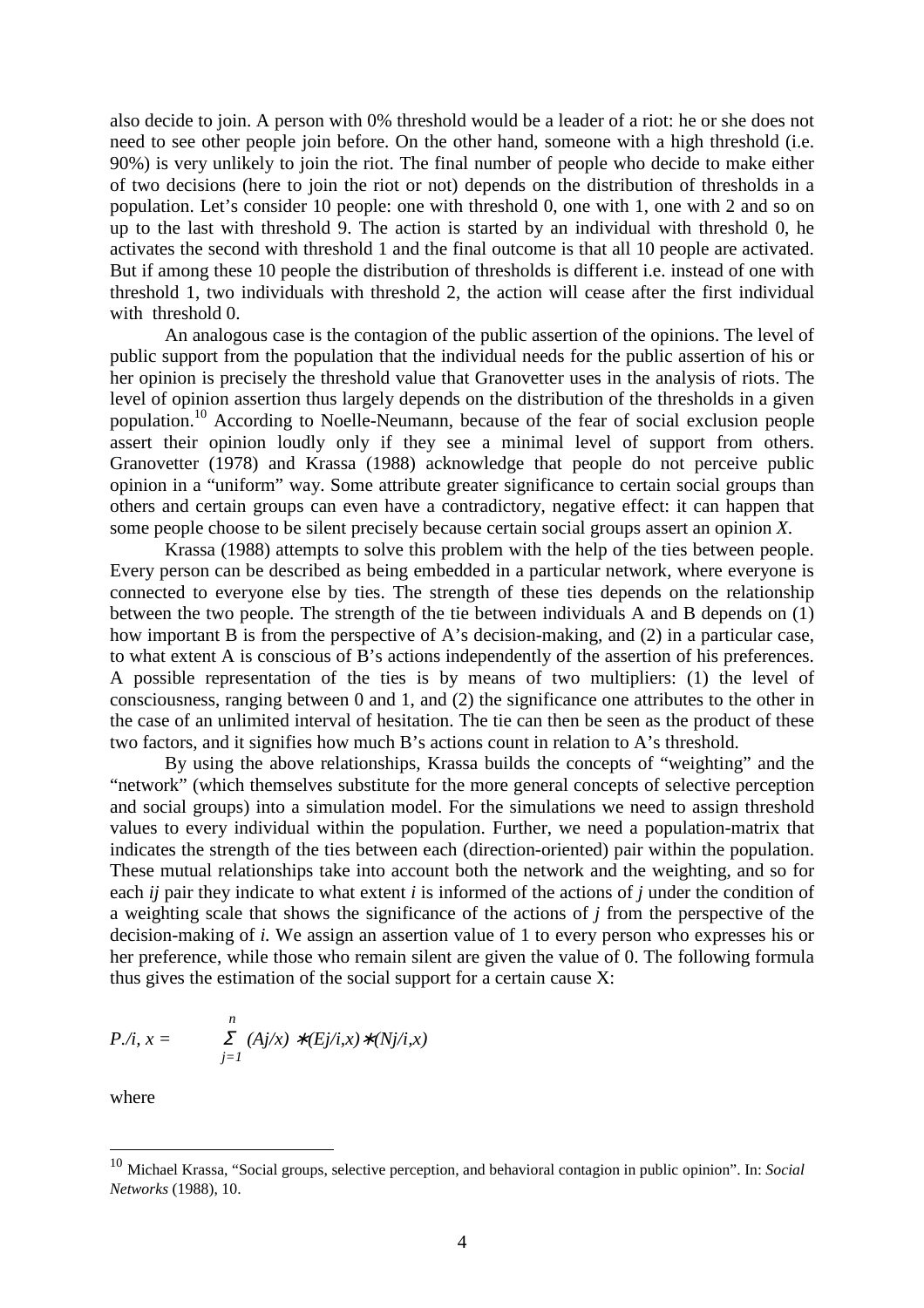- $P_i / i =$ ,  $x =$  the proportion of the population, which would assert a preference for cause X according to the calculation of the individual *i*;
- $A<sub>i</sub>/x$  = the opinion assertion value of the individual *j* with respect to the cause X, where  $A<sub>i</sub>/x$ is a dichotomous variable that can take either value 1 or 0;
- $E/\ell$ *i,x* =the significance or the evaluation of the individual *j* from the perspective of the individual *i*;
- $N_i/i, x$  = the social group of the individual *j*, who are important references to the individual *i* particularly with respect to the cause X.

This means that within a given population every individual makes a subjective calculation of the proportion of the population that shares a given opinion by adding up the number of individuals who agree with this opinion. Not every individual *j* is, however, visible to *i*: this is shown by the formulation *Nj/i,x,* which expresses that every *j* is included in the "network" of *i* from which we have to deduct how much *i* evaluates *j*, that is to say, what weight *i* attaches to the opinion of *j*  $(Ej/i, x)$ . We have to multiply this result by the variable (1,0), which shows whether or not the individuals *j* express their opinions  $(A<sub>i</sub>/x)$ , and then we have to add these results. This process is repeated for every individual within the given population and in this way we represent how individuals estimate the social support for a certain opinion or cause. This serves as a basis for the individual's decision $11$ .

Simulations based on the model can produce various interesting dynamics of behavioural contagion (see section 4 and 5). In reality we often have the experience that a certain opinion or idea suddenly captivates the population, or the opposite when enthusiasm rapidly disappears. Simulations can clearly show that no radical opinion change is needed for such phenomena. Let us take the simplest case and examine a population where everybody agrees with a certain opinion, but nobody expresses it under the condition that they all have a threshold value of 1 or above. With this threshold value, it is enough if only one or two individuals start to assert their opinion in public for it to rapidly become popular, once someone starts the process and sets the contagion dynamics in motion.

Similarly, an opposite dynamic can also be observed. Large segments of the population can be silenced - even though their actual opinion does not change – as a consequence of the silencing or elimination of certain key individuals. But the simulations showed that the more complex and fragmented social networks are, the more useless it is to try to change mass behaviour by influencing the behaviour of any individual. With the weakening of networks, individual decision-making reacts less sensitively to the actions of other people. Thus, in a fragmented society it is more difficult to de-mobilize the mobilized population or, on the contrary, to mobilize the silent people. The relationship can be reversed: with a densification of social groups individual decision-making is more influenced by the actions of others and behaviour becomes more collective, not only the indicator of a lucky coincidence.

#### **4. A simulation of the diffusion of opinions**

 $\overline{a}$ 

In our model we have two contradictory opinions (A and B) which are present in society in a given ratio. The use of two opinions instead of one is explained by the fact that in this way the opinions can be interpreted as preferences for one of the two major rival parties competing in an election.

 $11$  The mathematical introduction of the model is taken from Krassa (1988).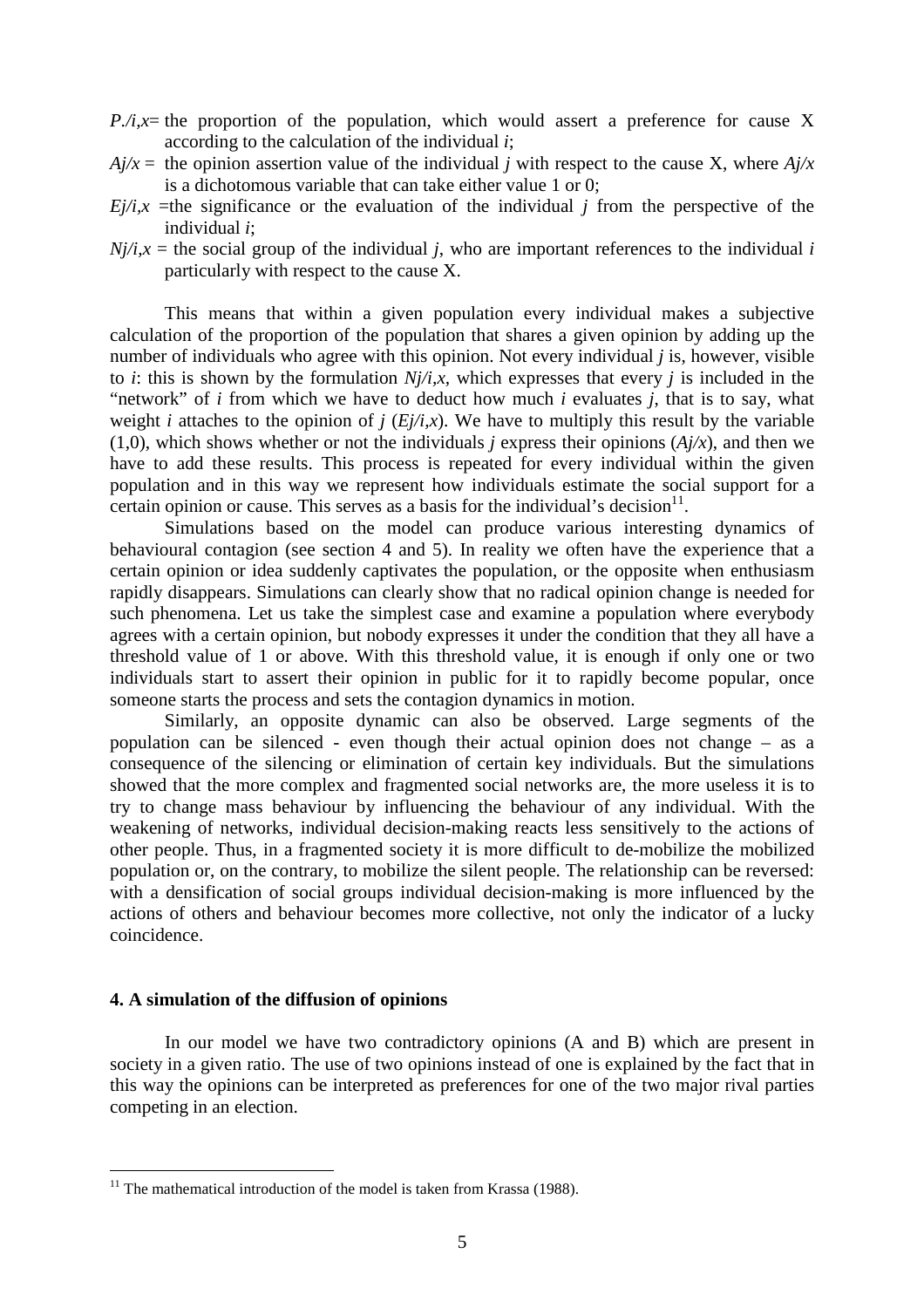For the perception of the ratio of opinions we do not take into account the fact that the opinions of different people are perceived by a given person with different weights. We give the same weight to every single opinion perceived.

The simulation creates a population of 10,000 people, and in the first step one of the opinions, either A or B, is assigned to each member of the population with the proper probability according to the given parameters. Every person is also assigned a threshold level which indicates the minimal ratio of people sharing the person's opinion that must be perceived by the person to make him publicly assert his opinion. This ratio can be interpreted in two different ways: we might see it as either the proportion of people asserting the given opinion within the whole population, or alternatively as the proportion within those who express any opinion at all. As the models using the first interpretation usually die out quickly, due to their nature, we mainly use the second interpretation. That is, we compare the threshold level to the proportion within the visible opinions.

The simulation itself is the iteration of one step: the people who have a lower threshold level than the proportion of people sharing this opinion in the previous step will assert their opinions, the other people will not. **The opinion of each person is given and constant from the beginning.** This premise can of course be problematic in a "real-life" campaign situation. The spiral of silence theory, however, *presupposes* that people have their opinion, only that they don't assert it if they don't feel a certain level of social support.<sup>12</sup> The impact of the campaign is, however, taken into account insofar as the visibility of each camp influences people to assert, or, on the contrary, hide their opinions.

The proportion of people asserting each opinion at a given moment thus depends on the proportion of people asserting the given opinion in the previous moment, and on the distribution of the threshold levels within the group of people sharing the given opinion.

$$
P_t = f(P_{t-1,}F(V_i))
$$
\n(2)

Where  $P_t$  and  $P_{t-1}$  stand for the ratio of people asserting a given opinion in the *t*-th and *(t-1)th* moment (that is, the probability of asserting one's opinion), and  $F(V_i)$  is the distribution function of the threshold levels of those who share the *i*-th opinion. The threshold levels can be interpreted as percentages, with the threshold value for each person generated by a random number generator from a uniform distribution between 0 and 100 percent by default. The input parameters of the model are the proportion of each opinion and the minimum and maximum values of the threshold distributions for each group of people with different opinions separately, so that the willingness to express opinions can be different in the two groups. When modifying the distributions of the threshold levels, we always take care that the difference between the maximum and the minimum value should be equal in the two opiniongroups. This is necessary to ensure that the height of each density function is equal.

When we choose equal parameters of the threshold distributions in the two opinion groups, the simulation leads to the result that people with the minority opinion will be silent after a few steps, and the opinion of the majority will be the only visible opinion, regardless of the specific distribution of the opinions. Figure 1 presents the situation with a distribution of opinions 30:70 and with the same threshold max and min for both groups (80, 20).

 $\overline{a}$ 

 $12$  The limitations of the model are discussed in the last, concluding section.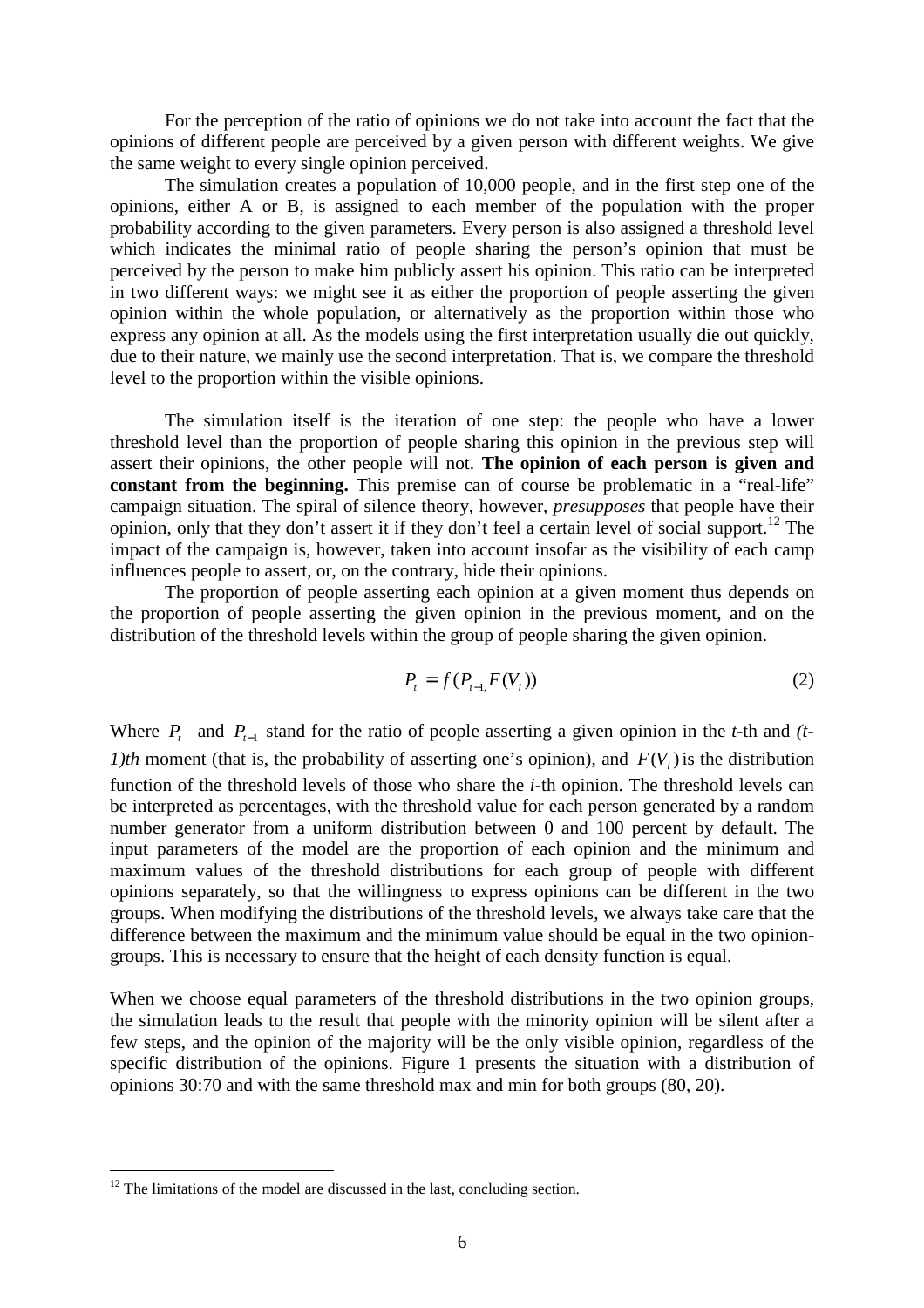

**Fig. 1** Simulation of the diffusion of opinions for distributions 30:70 and the same thresholds 80,20.

More interesting dynamics can be observed in the models where the distribution of the threshold levels is different in the two opinion groups.

| Opinion | Proportion | Threshold Max | Threshold Min |
|---------|------------|---------------|---------------|
| (A      | ∍∩<br>ΟU   | 60            |               |
| (B      | ¬∩<br>v    | 100           | - 4u          |

In this model the distribution of opinions is 30:70, and there is a great difference in the distribution of threshold levels between the two groups. People with the minority opinion A are more willing to assert their opinions, because they need a lower level of support. As the maximum of the threshold distribution is 60 percent, there is no person with opinion A who would remain silent if he perceives that at least 60 percent of the asserted opinions agree with his opinion. On the other hand, people with the majority opinion B need much more public support to express their opinions. In this group, the threshold levels are distributed between 40 and 100 percent. That is, if their opinion is not supported by at least 40 percent of the opinions observed, every person with this opinion will be silent.

With these parameters, the dynamics of the expressed opinions will go as shown in Figure 2. The number of persons with majority opinion B asserting their opinion – because of their lower willingness to do so – will decrease step by step, while more and more members of group A will assert their opinions, due to the decreasing proportion of the majority group. In the end, the minority opinion will completely win over the majority, and opinion A will be the only opinion observable.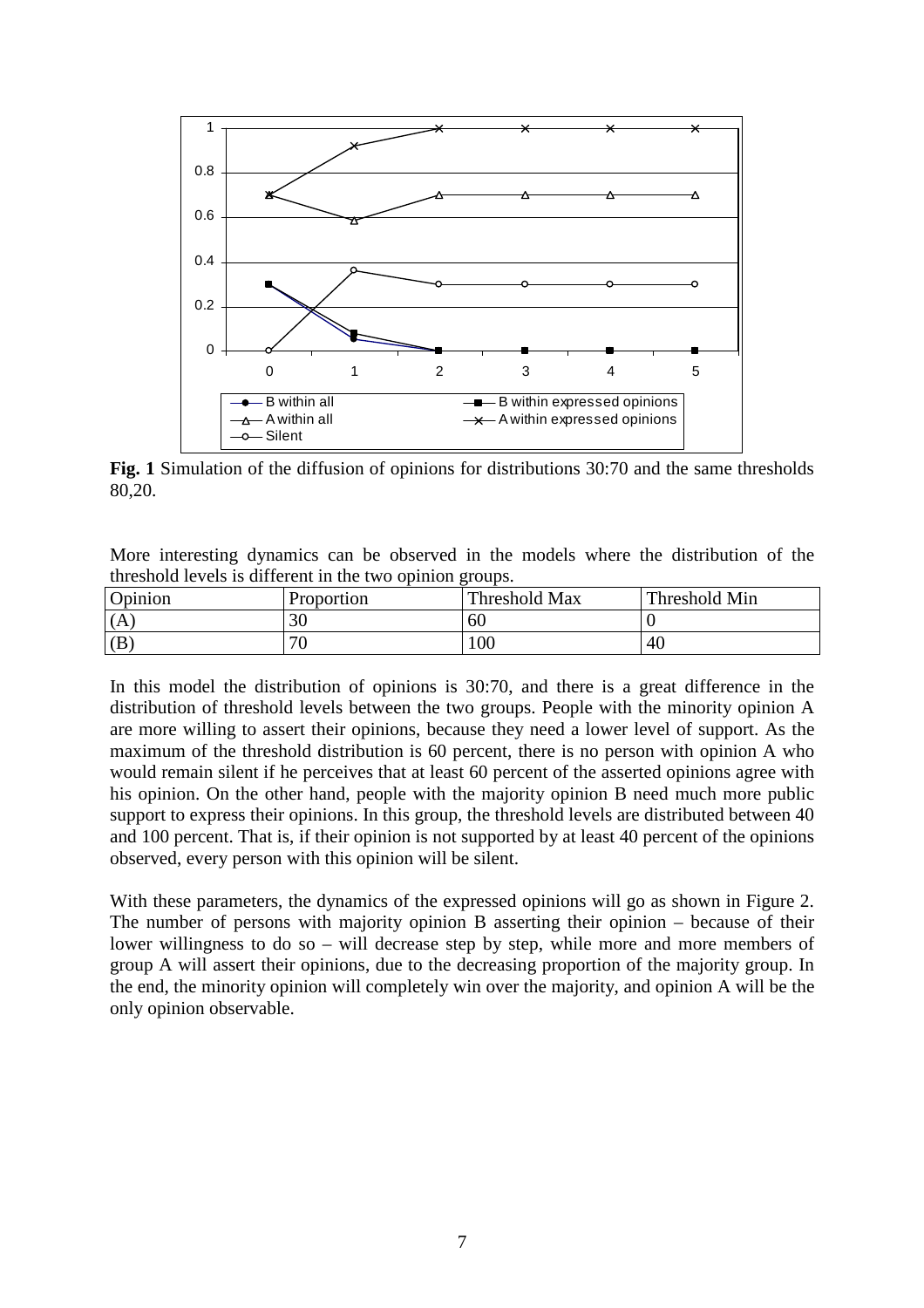

**Fig. 2** Simulation of the diffusion of opinions for proportion 30:70 with different threshold distributions.

In the next section we will demonstrate the applicability of the model in practice, with political examples related to the Polish elections of 2005.

## **5. Polish Presidential and Parliamentary elections in 2005 – a failure of the forecasts**

Parliamentary elections for both houses of the Parliament of Poland were held on September 25, 2005. The election resulted in a sweeping victory for two parties of the centreright, the conservative Law and Justice (PiS) and the liberal-conservative Citizens Platform (PO) with a voter turnout of 54%. The incumbent centre-left government of the Alliance of the Democratic Left (SLD) was defeated. The two victorious parties won 288 out of the 460 seats, while the SLD won only 55 seats. The PiS won 155 seats while the PO won 133 (see Table 1). PiS leader Jarosław Kaczyński declined the opportunity to become Prime Minister so as not to prejudice his twin brother Lech Kaczyński's chances in the Presidential race.

The Sejm is elected by proportional representation from multi-member constituencies, with seats divided among parties which gain more than 5% of the votes using the d'Hondt method. The Senate is elected under first-past-the-post bloc voting.

| <b>Parties</b>                                                      | <b>Votes</b> | $\frac{0}{0}$ | <b>Seats</b><br>Sejm | $+/-$  | <b>Seats</b><br><b>Senate</b> |
|---------------------------------------------------------------------|--------------|---------------|----------------------|--------|-------------------------------|
| Law and Justice (Prawo i<br>Sprawiedliwość, PiS)                    | 3,185,714    | 27            | 155                  | 111    | 49                            |
| Civic Platform (Platforma)<br>Obywatelska, PO)                      | 2,849,259    | 24.1          | 133                  | 68     | 34                            |
| Self-Defence of the Republic<br>of Poland (Samoobrona RP)           | 1,347,355    | 11.4          | 56                   | 3      | 3                             |
| Democratic Left Alliance<br>(Sojusz Lewicy)<br>Demokratycznej, SLD) | 1,335,257    | 11.3          | 55                   | $-161$ |                               |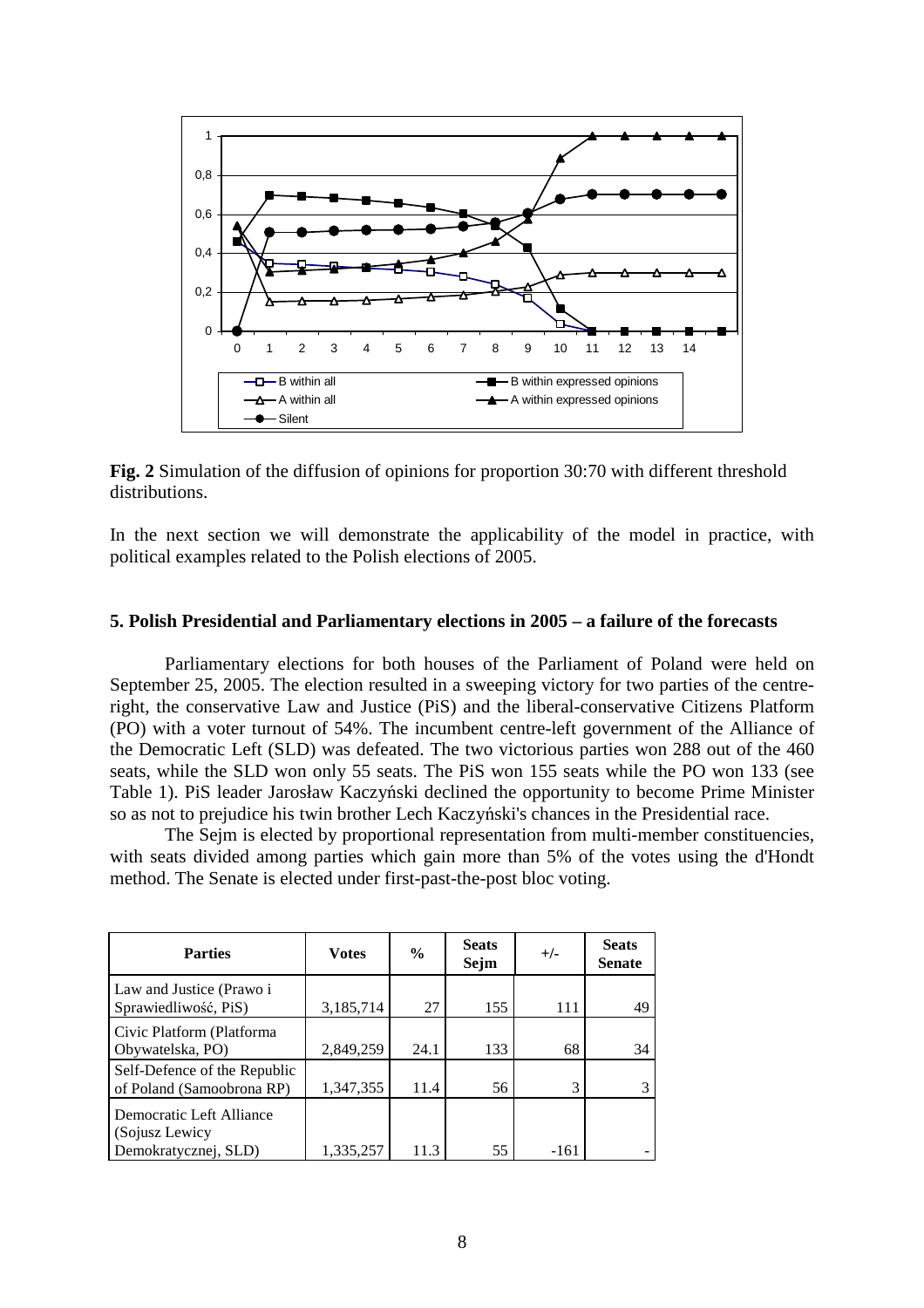| League of Polish Families<br>(Liga Polskich Rodzin, LPR)                             | 940,726    | 8   | 34             | -4    |     |
|--------------------------------------------------------------------------------------|------------|-----|----------------|-------|-----|
| Polish People's Party (Polskie<br>Stronnictwo Ludowe, PSL)                           | 821,656    | 7   | 25             | $-17$ |     |
| Social Democracy of Poland<br>(Socjaldemokracja Polska,<br>SDPL)                     | 459,380    | 3.9 |                |       |     |
| Democratic Party (Partia<br>Demokratyczna)                                           | 289,276    | 2.5 |                |       |     |
| Janusz Korwin-Mikke<br>Platform (Platforma Janusza<br>Korwin-Mikke, PJKM)            | 185,885    | 1.6 |                |       |     |
| Patriotic Movement (Ruch<br>Patriotyczny)                                            | 124,038    | 1.1 |                |       |     |
| Polish Labour Party (Polska<br>Partia Pracy, PPP)                                    | 91,266     | 0.8 |                |       |     |
| German Minority Electoral<br>Committee (Komitet<br>Wyborczy Mniejszość<br>Niemiecka) | 34,469     | 0.3 | $\overline{c}$ |       |     |
| Independents                                                                         |            |     |                |       | 5   |
| Total (turnout 40.6 %)                                                               | 11,804,676 |     | 460            |       | 100 |

**Table 1**. Summary of the 25 September 2005 Sejm and Senate election results

Although both leading candidates came from the centre-right, and their two parties had planned to form a coalition government following the legislative elections on 25 September, there were important differences between Tusk and Kaczyński. Tusk was considered somewhat more socially and economically liberal, favouring more rapid European integration and a free-market economy. Kaczyński was seen to be more socially conservative and more suspicious towards the European Union.

The BBC commented on election day: "The two centre-right parties are both rooted in the anti-communist Solidarity movement but differ on issues such as the budget and taxation. Law and Justice, whose agenda includes tax breaks and state aid for the poor, has pledged to uphold traditional family and Christian values. It is suspicious of economic liberalism. The Citizens Platform strongly promotes free market forces and wants to introduce a flat 15% rate for income tax, corporation tax and VAT. It also promises to move faster on deregulation and privatization, in order to adopt the euro as soon as possible". Partly due to these differences, negotiations between PiS and PO about forming the new government collapsed in late October. The end of talks was also affected by the 9 October presidential election, where the PiS victor Lech Kaczyński was the twin brother of the PiS leader Jarosław Kaczyński.

Presidential elections were held in Poland on 9 October and 23 October 2005. The campaign was fought primarily over a domestic agenda, as Poland struggled with huge unemployment (20% or more in some areas), a widening gap between rich and poor, and a series of corruption scandals involving a number of highly-placed civil servants, politicians, and business executives. The public mood was a mixture of disgust, anger, and deep concern about the future. In this situation, the PiS could successfully mobilize voters with the promise of a "moral revolution".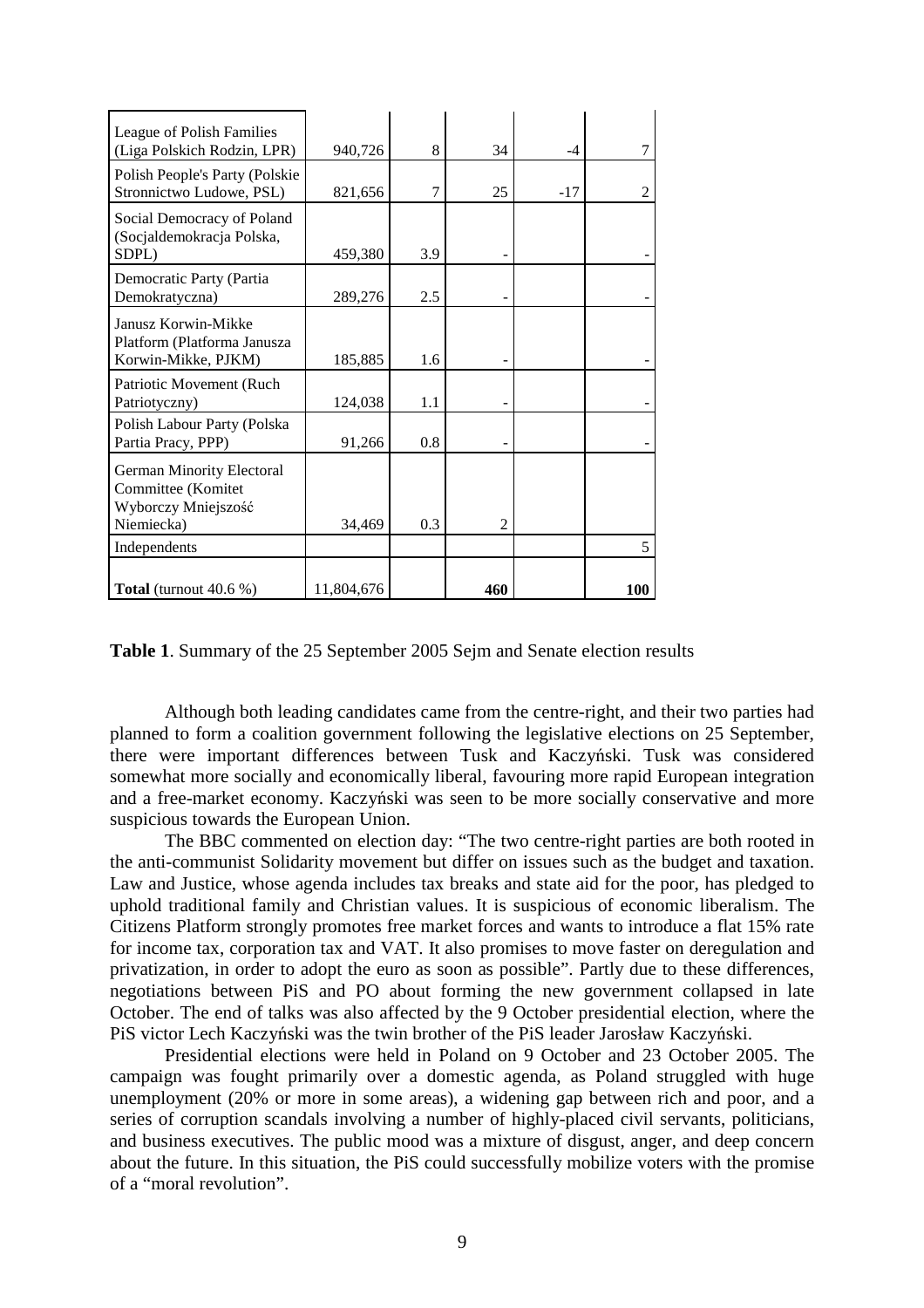This was, however, less than obvious. During the first round, in which voter turnout was 49%, neither Tusk nor Kaczyński received 50 percent of the votes. One week before the second round (23 October), a forecast predicted a Tusk victory (preference: Tusk 54%, Kaczynski 46%). Eventually, however, it was Kaczyński who defeated his opponent, getting 54.04 % of the vote (see Table 2). Voter turnout was 51%.

| <b>Candidates and</b><br>nominating parties                             | Votes 1st<br>round | $\frac{0}{0}$ | <b>Votes</b><br>2 <sub>nd</sub><br>round | $\frac{0}{0}$ |
|-------------------------------------------------------------------------|--------------------|---------------|------------------------------------------|---------------|
| Lech Kaczyński - Law<br>and Justice                                     | 4,947,927          | 33.1          | 8,257,468                                | 54.04         |
| Donald Tusk - Civic<br>Platform                                         | 5,429,666          | 36.3          | 7,022,319                                | 45.96         |
| Andrzej Lepper - Self-<br>Defence of the Republic<br>of Poland          | 2,259,094          | 15.1          |                                          |               |
| Marek Borowski - Social<br>Democracy of Poland                          | 1,544,642          | 10.3          |                                          |               |
| Jarosław Kalinowski -<br><b>Polish Peasant Party</b>                    | 269,316            | 1.8           |                                          |               |
| Janusz Korwin-Mikke -<br><b>Real Politics Union</b>                     | 214,116            | 1.4           |                                          |               |
| Henryka Bochniarz -<br><b>Democratic Party</b>                          | 188,598            | 1.3           |                                          |               |
| Liwiusz Ilasz                                                           | 31,691             | 0.2           |                                          |               |
| Stanisław Tymiński -<br><b>All-Polish Citizens</b><br>Coalition         | 23,545             | 0.2           |                                          |               |
| Leszek Bubel - Polish<br><b>National Party</b>                          | 18,828             | 0.1           |                                          |               |
| Jan Pyszko -<br>Organization of the<br>Polish Nation - Polish<br>League | 10,371             | 0.1           |                                          |               |
| Adam Słomka - The<br>Polish Confederation-<br>Freedom and Work          | 8,895              | 0.1           |                                          |               |
| Total (turnout 49.7 %)                                                  | 15,046,350         | 100           |                                          |               |

**Table 2**. Summary of 9 October 2005 Polish Presidential election results

Both parliamentary and presidential results were a surprise as the official poll institutions to the very end indicated a voter preference for Civic Platform and its chairman Donald Tusk for president. In Figures 3 and 4 the trends of voter preferences in the parliamentary and presidential elections are shown (the mean value of 4 main opinion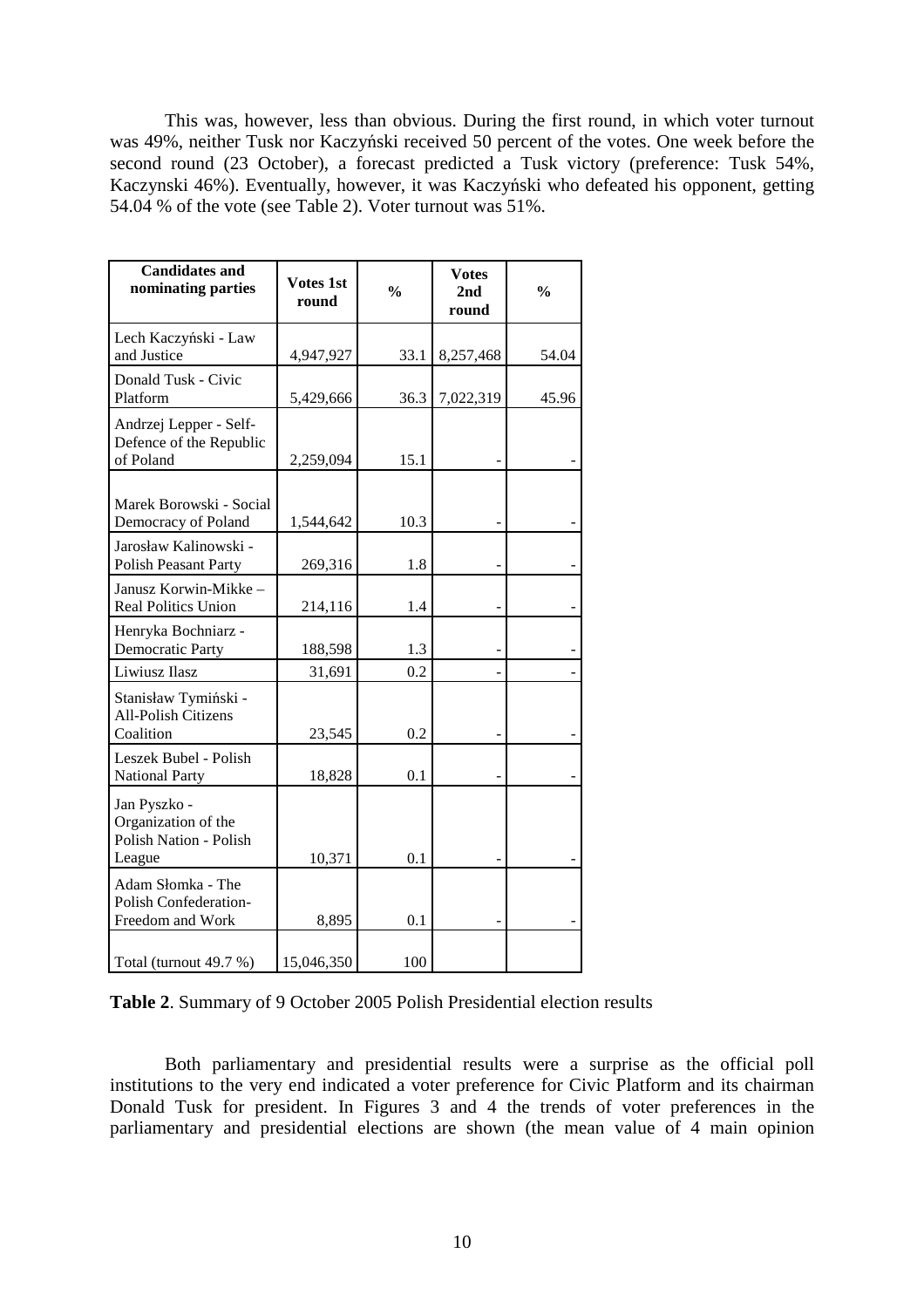research agencies<sup>13</sup>). The polls of each of the agencies were conducted on a representative sample of 1000 adult Poles. The maximum statistical error for such a sample is +/- 3.2%. Most of the surveys were conducted by interviewing people in their homes or calling them on the phone (mobile or private). The PGB survey collected information by face-to-face interview conducted in public places.



**Figure 3.** Voter preferences in the parliamentary elections

From the beginning of August all the research institutions estimated that the PO would win. The situation changed 2 days before the elections and the last official forecast was: PiS 33, PO 28.7.



**Figure 4.** Voter preferences in the presidential elections

 $\overline{a}$ 

If we consider the presidential election, we face a similar situation. The first round finished with similar results to those predicted by the research institutes. The greatest forecast

<sup>&</sup>lt;sup>13</sup> OBOP (The Public Opinion Centre), CBOS (The Public Opinion Research Centre), GFK Polonia, PGB (Polish Research Group).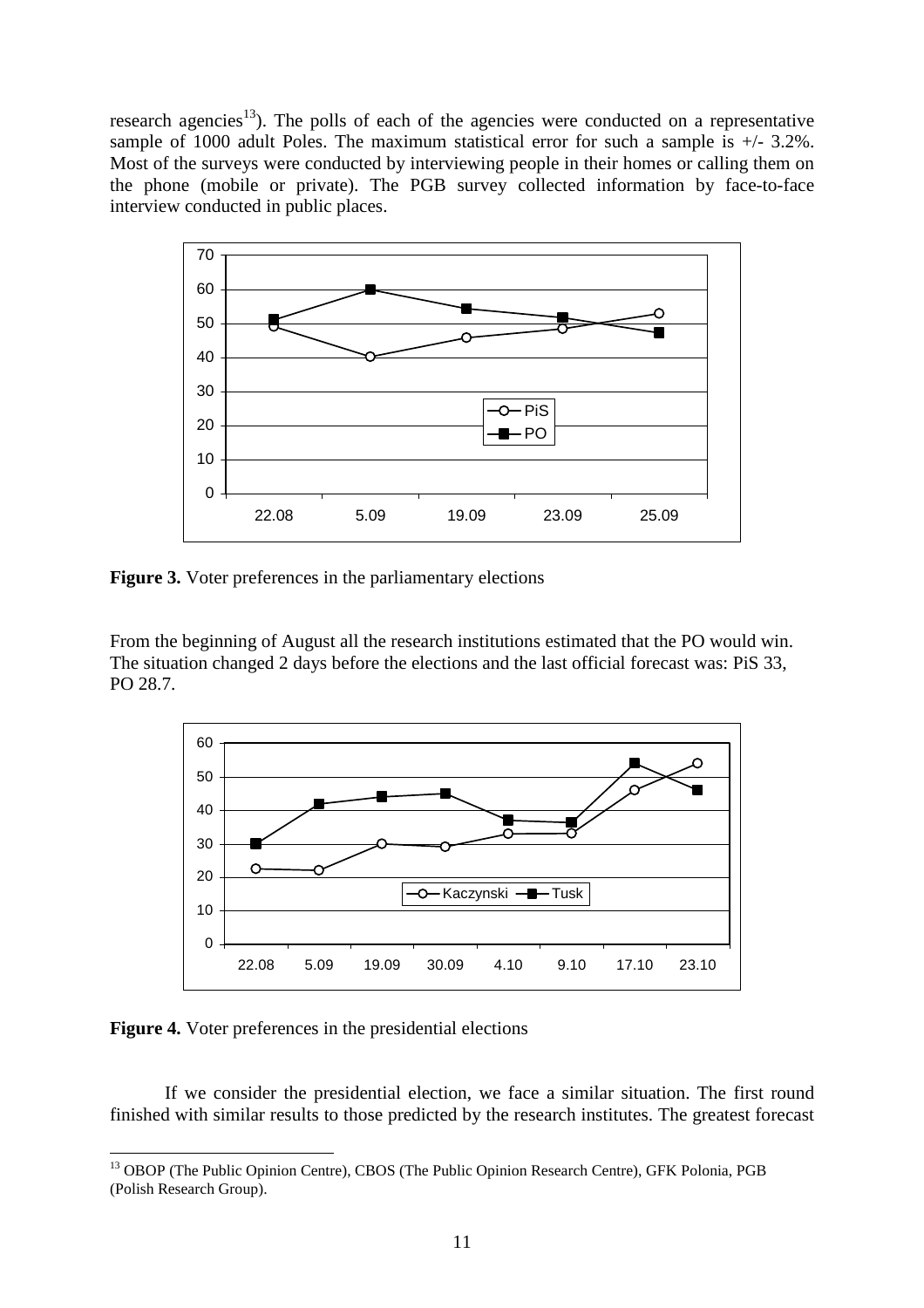failure concerned the second round of the presidential elections. Preferences according to the mean value of surveys of the main agencies a week before the second turn were as follows: Tusk - 54%, Kaczynski - 46%. PGB was the only institute that correctly predicted the election of Lech Kaczyński, giving him 50,2% on the day before the election.

It was the first time in post-1989 Poland that the opinion poll institutes had been so mistaken. The error was about 20% for both the parliamentary election and the second round of the presidential elections. It is not unusual for polls to get the margin of victory wrong, but it is unusual for them to mispredict the winning party or candidate. Because most agencies did not correctly determine the winner, in the Polish media they were even accused of manipulation. Pollsters tried to explain the failure of the forecast by saying that people decided on the last day, arguing that many of the interviewees were not too sure themselves how they would vote. This group was estimated at between 11 and 19%. The failure of the polls to make the right prognosis was also explained by an error in the sampling method: telephone interviews were claimed to overestimate supporters of Tusk and the PO.

However, with the help of the spiral of silence theory, we can give an alternative explanation of the wrong forecast. We argue that because of the strong conservative character of PiS and Kaczynski it is unlikely that people who decided to vote for them made up their mind on the last day. Instead, they preferred not to tell their true opinion to the pollsters, a behaviour which can be explained through the spiral of silence. Tusk and Civic Platform had greater visibility because they were preferred by the media. Justice and Law and Kaczynski, on the contrary, were represented as a party of the bigoted, uneducated and old "village" people. It is reasonable to assume that people were reluctant to admit their preference for a "backward" party. Our argument that the majority preference was perceived as **minority** is supported by the official surveys (Figure 5).



Source: CBOS, survey conducted between 13 and 16 Oct 2005 on a representative sample of 1003 adult Poles, see more at htto://cbos.pl

Figure 5. "Who is going to win the presidential election?"- survey of voter predictions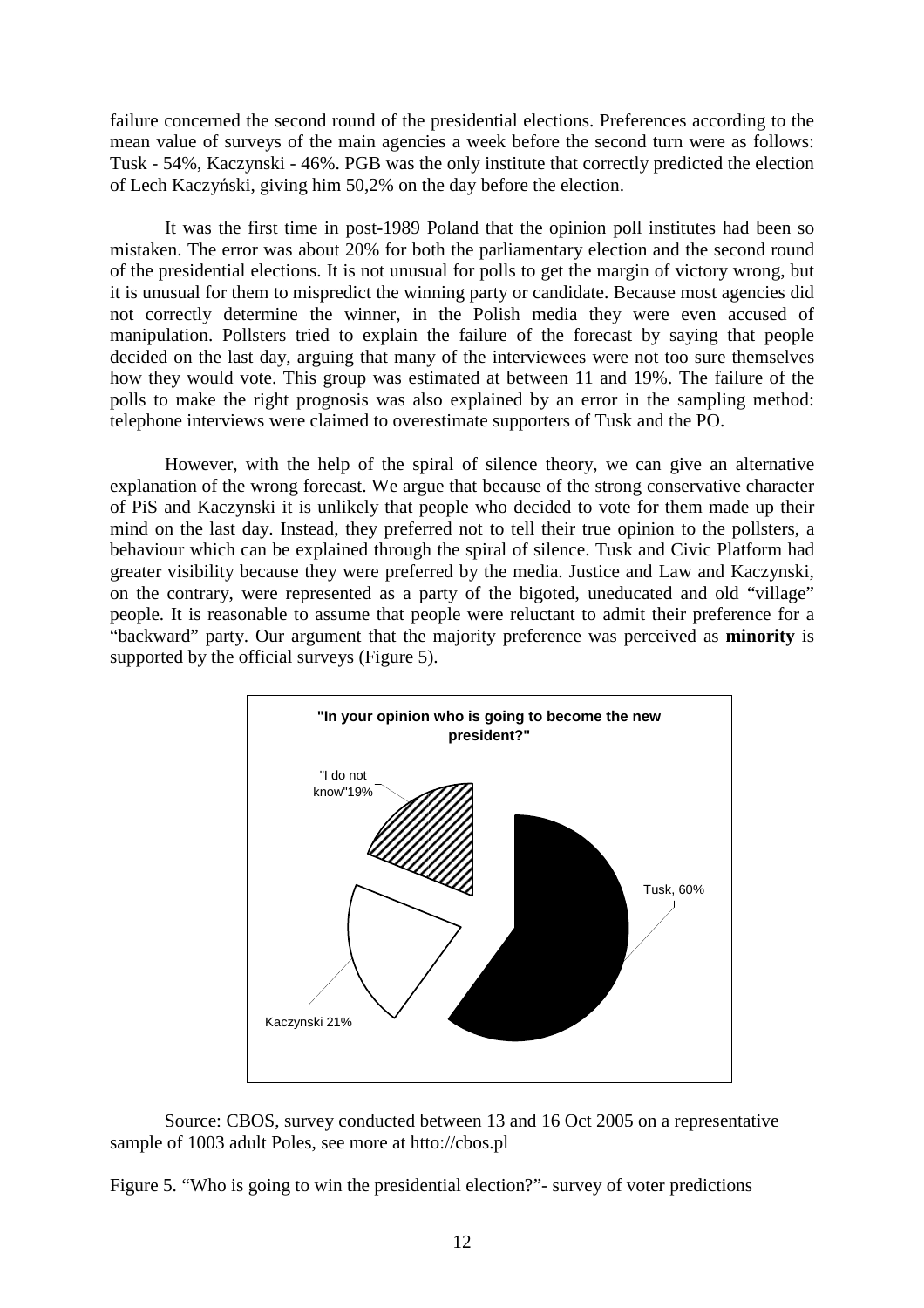One week before the second round of the presidential elections only 21% of the respondents believed that the winner would be Kaczynski. According to the measured social perception, the probability of a Tusk victory compared to a Kaczynski victory was 3 to 1. Indeed the winning candidate was perceived to have minority support. .

# **6. The Power of Silence? The application of Krassa's model to the Polish elections of 2005**

The failure of the forecast of the Polish elections of 2005 will be explained with the help of the simulation model developed by Krassa. Our assumption derives from the spiral of silence theory: that people surveyed tend to hide their opinion if they do not perceive social support of the appropriate level.

We start the analysis from the parliamentary elections. We repeat the procedure of the simulation conducted in section 4. We assume that the factual ratios of party preferences during the period before the elections were equal to the ratios of the votes for the party lists observed in the elections. The two opinions in the model correspond to preferences for one of the two leading political parties, Law and Justice and Civic Platform (preferences for other parties are not considered here). The ratio of the votes for the party lists was: 52,8 for PiS and 47.2 for PO. We assign different threshold distributions among supporters of the two parties.

| Opinion   | Proportion            | Threshold Max | Threshold Min |
|-----------|-----------------------|---------------|---------------|
| $P\Gamma$ | $1\pi$ $\sim$<br>41.Z | 48            | رے            |
| PiS       | 52.8                  | 55<br>ر ر     | 30            |

We assume that PO voters are more willing to assert their opinion and have a lower minimum threshold. Figure 6 presents the results of the diffusion of opinions. At step 2 the proportion of PO voters with an expressed opinion exceeds that of PiS voters. This leads to a situation in which the minority opinion might seem to have absolute hegemony (from step 7).



**Figure 6.** Threshold simulation of the diffusion of opinion for the parliamentary election

Now we turn to the presidential election. In these models we again accept the results of the elections as the real distribution of opinions. Our steps show what could have happened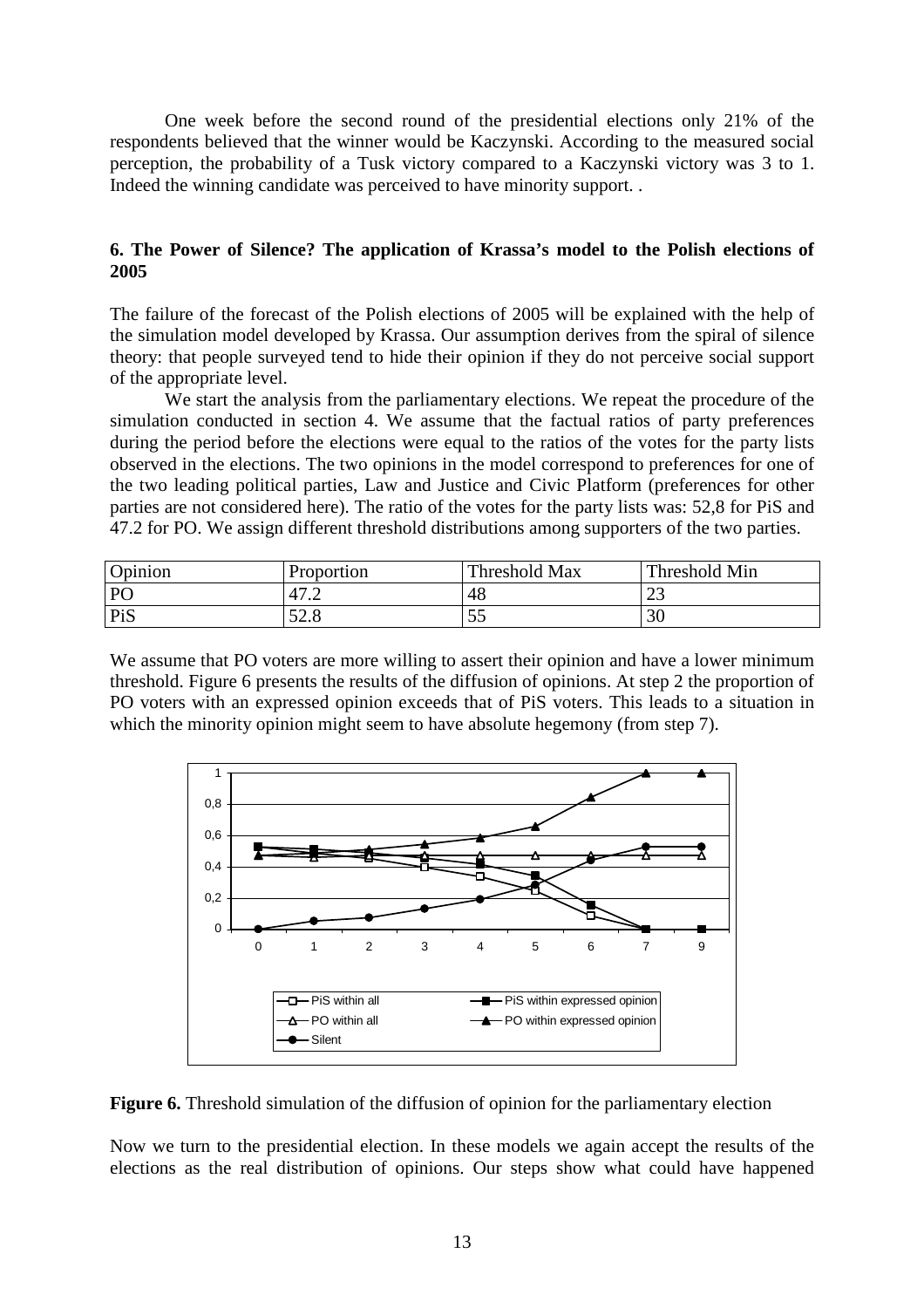before the final day of voting. We use the model only for the second round of the election, which ended with a significant failure of the forecast. The results were 46% for Tusk and 54% for Kaczynski, while the poll institution estimated the opposite. We estimate the model with three different threshold distributions.

| Opinion      |    |   | Proportion   Model   Threshold Max   Threshold Min |    |
|--------------|----|---|----------------------------------------------------|----|
| Tusk         | 46 |   | 50                                                 | 20 |
| Kaczynski 54 |    |   | 60                                                 | 30 |
| Tusk         | 46 | 2 | 48                                                 | 18 |
| Kaczynski 54 |    |   | 56                                                 | 26 |
| Tusk         | 46 | 3 | 48                                                 | 8  |
| Kaczynski 54 |    |   | 56                                                 | 16 |

We start from model 1, assuming that the thresholds for Tusk are normally distributed between 50 and 20, and for Kaczynski between 60 and 30. Supporters of Kaczynski having a higher minimum threshold are more reluctant to express their opinion openly. The diffusion of opinion is shown in Figure 7. After a few steps, the proportion of Tusk voters expressing their opinion clearly exceeds Kaczynski's supporters. If we consider the 2<sup>nd</sup> step in figure 7 (Tusk 54%, Kaczynski 46%), it perfectly reflects the measured voter preferences one week before the second round (Fig. 4). Additionally, the silent group of 17.4% corresponds to the voters who answered "I do not know" in the surveys. The situation is very similar to the model of the parliamentary elections. Both models, with characteristic input parameters, successfully explain the wrong election forecasts.

 In the second model, we keep the same range of thresholds but change their distribution. Kaczynski's voters have a lower level of minimum threshold and thus are more eager to express their support. Figure 8 presents the results. Here we have a very stable pattern of percentage distribution of voters between the two candidates. The model does not explain the change of leading candidate.



**Figure 7.** Threshold simulation of the diffusion of opinion for the presidential election (model 1)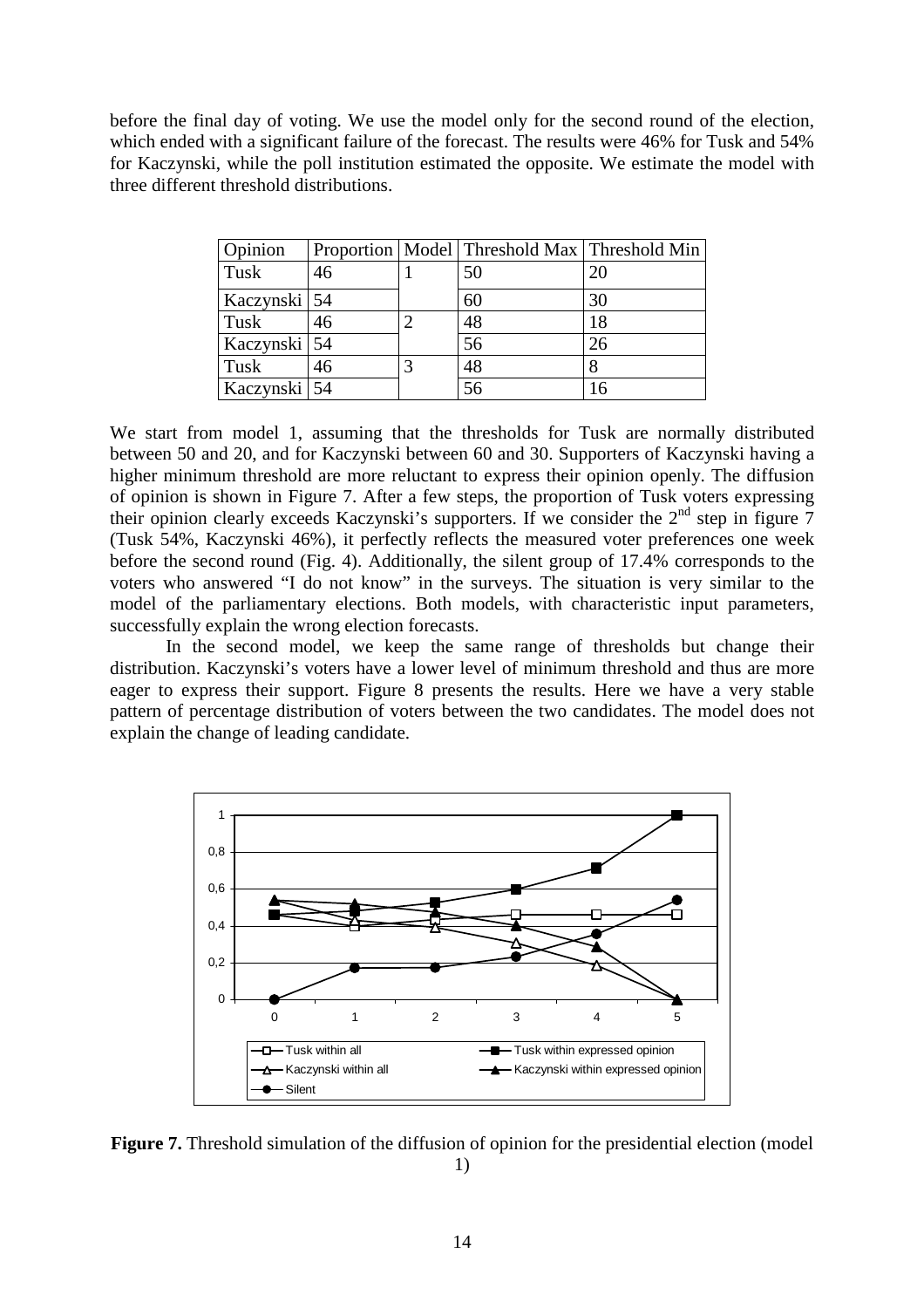

**Figure 8.** Threshold simulation of the diffusion of opinion for the presidential election (model) 2)

Finally, we estimate the third model with a bigger range between the minimum and maximum thresholds. As we can see from Figure 9, Kaczynski assumes the leading position, but after more steps than in the first model.

 We have shown that the wrong forecast for the Polish elections of 2005 can be explained with the help of Krassa's simulation model. With respect to the empirical use of the model, we must however remember that the actual distribution of thresholds within the population is unknown.



**Fig. 9** Threshold simulation of the diffusion of opinion for the presidential election (model 3)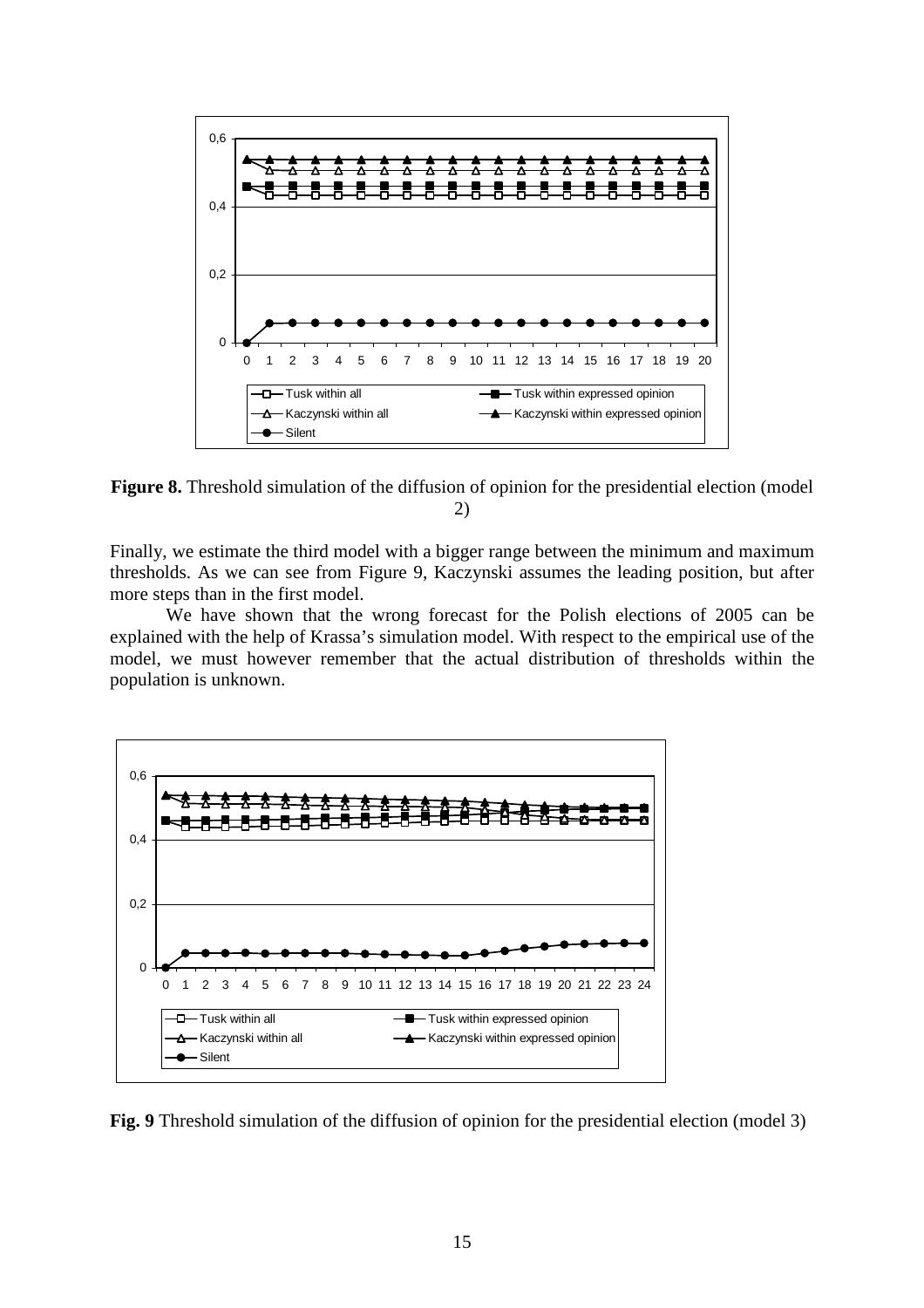#### **7. Discussion and conclusion**

The results of the threshold model provide a potential explanation of how the opinion research institutions could forecast a win for the wrong party/candidate, apart from conspiracy theories or motives of manipulation. We have shown that given an assumed hypothetical threshold distribution within a given population, it is possible to give a higher estimate than the actual size of a camp.

Concerning both the practical applicability of the model and its theoretical assumptions however, we can raise some criticisms.

First, our simple model does not take into account the network distribution of the perception of opinions, namely that individuals do not uniformly perceive the distribution of opinions. The perception of individuals is thus influenced by the distribution of opinions that they see in their own social networks. In order to expand our model, it would be important to take into account "dual opinion climates", which can result in what Róbert Angelusz calls "optical misperceptions" (2000a).

The second problem is that the relationship between a tie and opinion dynamics is not so direct and obvious as the model assumes. It can happen that A is a good friend of B but it does not matter to A whether or not B supports the X cause because A considers B to be a born loser. At the same time A can be influenced by a person whom he or she has never met (e.g. a television reporter, politician or football player). A further practical difficulty is the identification of the social groups in A's network which negatively influence his opinion assertion. In reality, it can happen that precisely those individuals connected with strong ties have a negative effect on each other (the most typical case is the revolt of sons against fathers). Moreover, the model makes no distinction between strong and weak ties. Note that whether contagion is faster in the case of stronger or weaker ties is questionable. Chwe (1999) shows that a strong-tie structure is advantageous while Macy (1991) finds the contrary. Yen-Sheng Chiang (2007) adds that not only is the strength of ties important, but also the threshold values of neighbours. He finds that at the beginning participation levels increase when neighbours have different thresholds, but a further increase in the heterogeneity of neighbour networks causes the diffusion of opinion to stop.

Furthermore, it is not necessarily true that willingness to express an opinion depends exclusively on perceived social support. The hypothesis that opinions are constant is likewise problematic. In the model, the change in the perceived distribution of opinions was only the result of a change in the proportion of people who expressed this opinion – while the ratio of actual supporters did not change. In reality, people's opinions change as well.

Last, with respect to opinion assertion, the model assumes that if people are willing to assert their opinion, they will say what they actually think – although in public opinion polls the separation of public and private opinions is a well-known phenomenon, when under a certain normative pressure individuals assert in public an opinion different to their internal conviction, to which they listen when they actually vote.

Apart from theoretical criticisms of the spiral of silence theory, if we want to apply Krassa's model the main technical difficulty is in determining the actual distribution of thresholds. We know neither the distribution function of the thresholds of opinion assertion nor the differences in the function between the two opinions. In the case of adoption of innovation, the threshold distribution is measured according to the exact exposure time of adoption (Valente 1999). Moreover, thresholds might not be constant in time, for example voter preferences can be drastically changed as the result of new information. That is why the model should be treated as dynamic.

Finally, it can be also questioned whether people's behaviour is contingent on others or is influenced by some exogenous factor as in the case of umbrellas: "Thus, if at the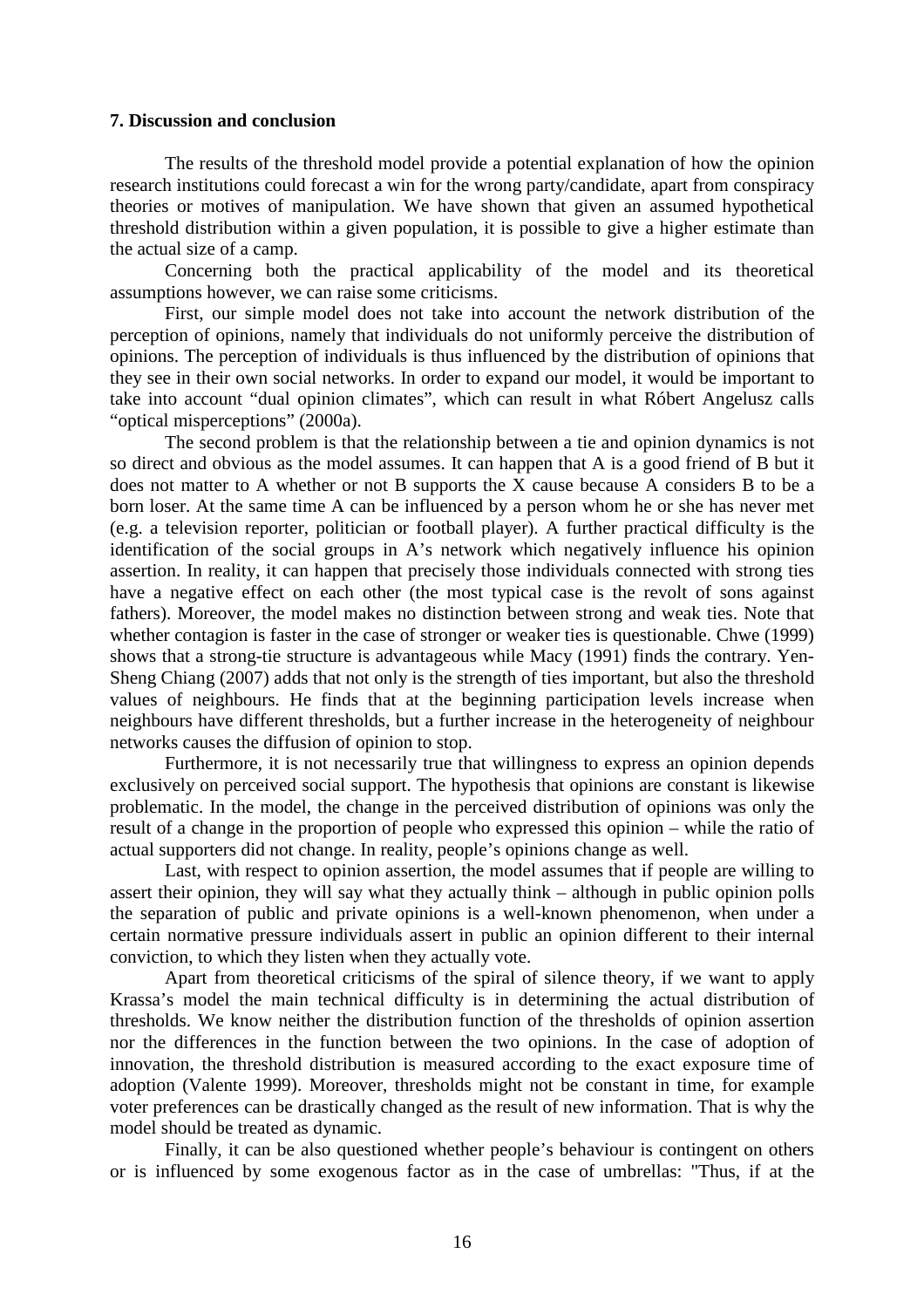beginning of a shower a number of people on the street put up their umbrellas at the same time, this would not ordinarily be a case of action mutually oriented to that of each other, but rather of all reacting in the same way to the like need of protection from the rain" (Max Weber [I921]1968, pp. 23).

 We believe that further development of threshold models is possible only through multidisciplinary research. The need for a combination of quantitative and qualitative methods, which would take into account not only the complex relationship between ties and opinion dynamics but would also consider the wider social context, is beyond doubt. While simulations operate in a context-free (or "controlled") environment, in reality where and which cause is supported by a "visible" majority is of no little consequence.

# **References**

- [1] Allport, F.H.(1924), Social Psychology, Boston: Houghton Miffling.
- [2] Angelusz R. (1983), Kommunikáló társadalom, Budapest: Gondolat.
- [3] Angelusz R. (2000a), A pluralizmus paradoxonai In: id.. A láthatóság görbe tükrei: Társadalomoptikai tanulmányok, Budapest: Új Mandátum.
- [4] Angelusz R. (2000b), Rejtélyes véleményáramlatok: Reflexiók a "hallgatás spirálja"elméletéhez, In: id. A láthatóság görbe tükrei: Társadalomoptikai tanulmányok, Budapest: Új Mandátum, pp. 135-136
- [5] Angelusz R. (2002), Közvéleménykutatások és a pluralizmus ignoranciája In: id.. A láthatóság görbe tükrei: Társadalomoptikai tanulmányok, Budapest: Új Mandátum.
- [6] Angelusz R., Tardos R. (eds.) (1991) Társadalmak rejtett hálózata Budapest: Magyar Közvéleménykutató Intézet.
- [7] Bartha E. (2007), A látható közvélemény és a hálózatok: Adalékok a 'hallgatás spirálja' elméletéhez. Jel-Kép, 2007/4.
- [8] Chiang Y-S. (2007), Birds of Moderately Different Feathers: Bandwagon Dynamics and the Threshold Heterogeneity of Network Neighbors Journal of Mathematical Sociology, 31:47–69,
- [9] Chwe, M., (1999), Structure and strategy in collective action, American Journal of Sociology, 105(1), 128–156.
- [10] Dyson S. (1994), Polls apart? The 1990 Nicaraguan and 1992 British General Elections, *Political Quarterly*, Vol., 65, Issue 4, October 1994, 425-431.
- [11] Granovetter M, (1973), The Strength of Weak Ties, The American Journal of Sociology, Vol. 78, No.6, pp. 1360-1380.
- [12] Granovetter M, (1978), Threshold models of collective behavior, American Journal of Sociology, Vol. 83, No. 6, pp. 1420-1443.
- [13] Katz E., Lazarsfeld P. F. (1955): Personal influence. New York: Free Press.
- [14] Krassa, M (1988), Social groups, selective perception, and behavioral contagion in public opinion, Social Networks 10, pp.109-136
- [15] Lazarsfeld P. F., Berelson B., Gaudet H. (1948): The People's Choice: how the voter makes up his mind in a presidential campaign. New York: Columbia University Press.
- [16] Macy, M. (1991). Chains of cooperation: threshold effects in collective action. American Sociological Review, 56, 730–747.
- [17] Newcomb, Th. M. (1950): Social Psychology, New York: The Dryden Press.